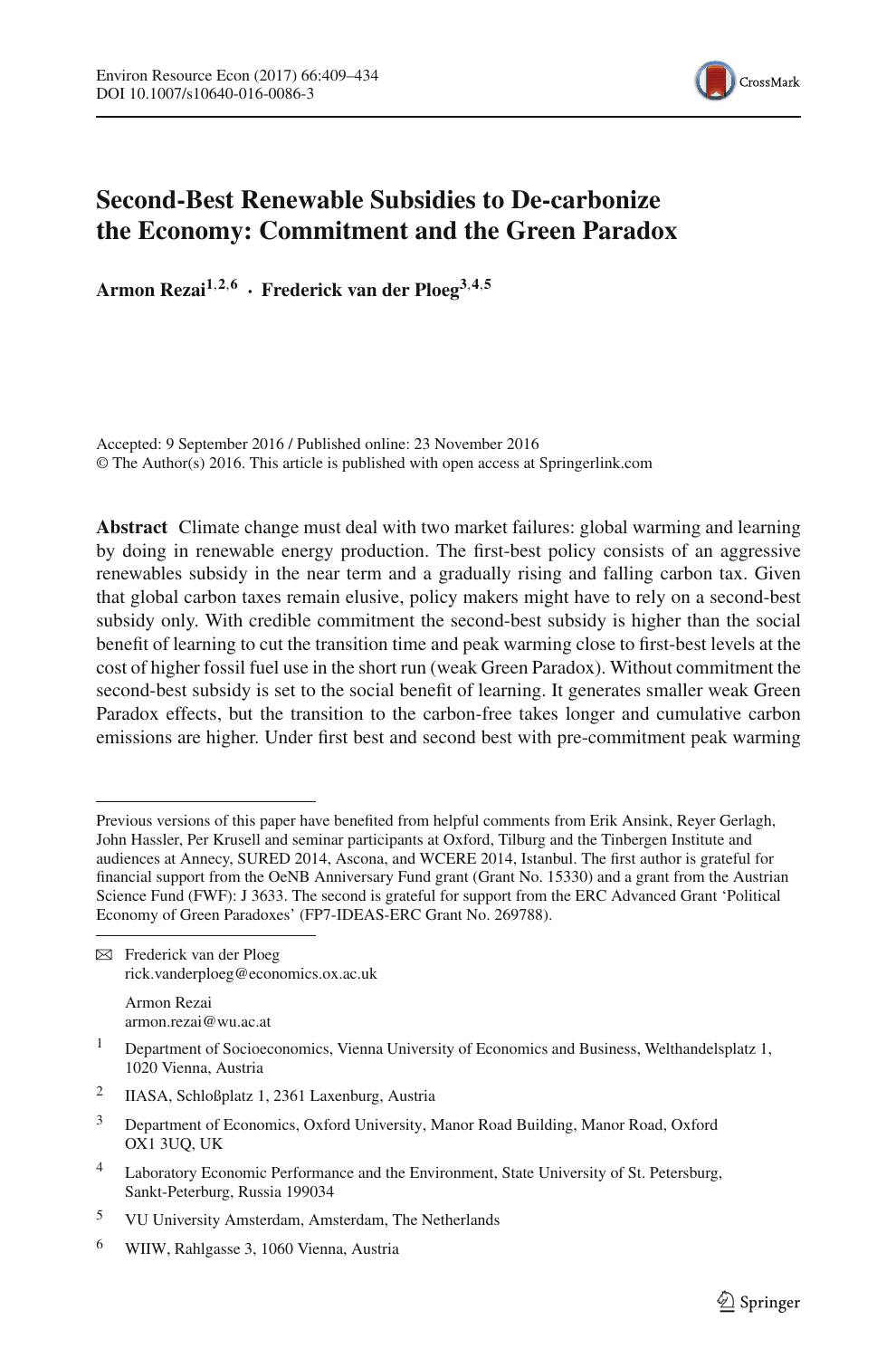is 2.1–2.3 °C, under second best without commitment 3.5 °C, and without any policy 5.1 °C above pre-industrial levels. Not being able to commit yields a welfare loss of 95% of initial GDP compared to first best. Being able to commit brings this figure down to 7%.

**Keywords** First best · Second best · Commitment · Markov-perfect · Ramsey growth · Carbon tax · Renewables subsidy · Learning by doing · Directed technical change

**JEL Classification** H21 · Q51 · Q54

## **1 Introduction**

Climate policy has to deal with two crucial market failures: the failure for markets to price carbon to fully internalize all future damages arising from burning another unit of carbon today (e.g., [Nordhaus 2008;](#page-25-0) [Stern 2013\)](#page-25-1) and the failure of markets to internalize the full benefits of learning by doing in the production of renewable energy (e.g., [Goulder and Mathai](#page-24-0) [2000](#page-24-0); [De Zwaan et al. 2002;](#page-25-2) [Popp 2004](#page-25-3); [Edenhofer et al. 2005](#page-24-1)). To correct for these market failures the first-best policy has to be two-pronged: a carbon tax that must be set to the social cost of carbon (SCC) which equals the present value of all future marginal global warming damages resulting from burning one extra unit carbon today, $\frac{1}{2}$  $\frac{1}{2}$  $\frac{1}{2}$  and a renewable subsidy that must be set to the social benefit of learning by doing (SBL) which equals the present value of all future reductions in the cost of renewables from using one unit of renewable energy today. Politicians are, however, keener on the carrot than the stick and thus prefer subsidies to taxes. Thirty years of international climate negotiations have failed miserably and national renewable policies may be called for when agreements on international carbon taxation fail to materialize. This brings us in the realm of second-best economics. Our objective is, therefore, to investigate how well a second-best Markov-perfect optimal subsidy for renewable energy production<sup>[2](#page-1-1)</sup> performs in the absence of a carbon tax in the decentralized market economy compared with the first-best climate policy and business as usual.

Second-best issues are omnipresent in public economics but rarely discussed in climate change economics.<sup>3</sup> [Grimaud et al.](#page-24-2) [\(2011](#page-24-2)) analyse optimal first-best and second-best climate policies in a decentralized market economy with directed technical change and endogenous growth. [Kalkuhl et al.](#page-24-3) [\(2013](#page-24-3)) use a sophisticated IAM of growth and climate change with stock-dependent fossil fuel extraction costs to investigate the impact of optimal second-best renewable energy subsidies when carbon taxation is infeasible in a decentralized market

<span id="page-1-0"></span><sup>1</sup> The optimal carbon price can be found on an efficient emissions market or as the shadow price of direct control legislation, but here we will refer to the carbon tax for sake of concreteness. [Fischer et al.](#page-24-4) [\(2003](#page-24-4)) discusses effects of endogenous technical change on instrument choice.

<span id="page-1-1"></span><sup>&</sup>lt;sup>2</sup> In designing such a subsidy policy makers have to ensure that it is generic to avoid picking winners as policy makers have no particular ability to successfully pick the right renewable energy firm or technology to subsidize. It is thus important to have a broad market-based approach for stimulating the whole renewable energy industry (e.g., via tax deductions for all renewable energy producers).

<span id="page-1-2"></span> $3$  The voluminous literature on the double dividend hypothesis surveyed by [Bovenberg and Goulder](#page-24-5) [\(2002](#page-24-5)) deals with *static* second-best issues. The exceptions are [Barrage](#page-24-6) [\(2014\)](#page-24-6) and [Schmitt](#page-25-4) [\(2013\)](#page-25-4) who discuss optimal climate policy with distortionary labour and capital income taxation, respectively, with and without commitment. [van der Ploeg](#page-25-5) [\(2016](#page-25-5)) discusses the theory of second-best optimal carbon taxation in a two-period, three-country framework, highlights the rent grabbing component of the unilateral carbon tax and shows that the second-best optimal future carbon tax given a first-best carbon tax that is set below the optimal social cost of carbon to mitigate weak Green Paradox effects.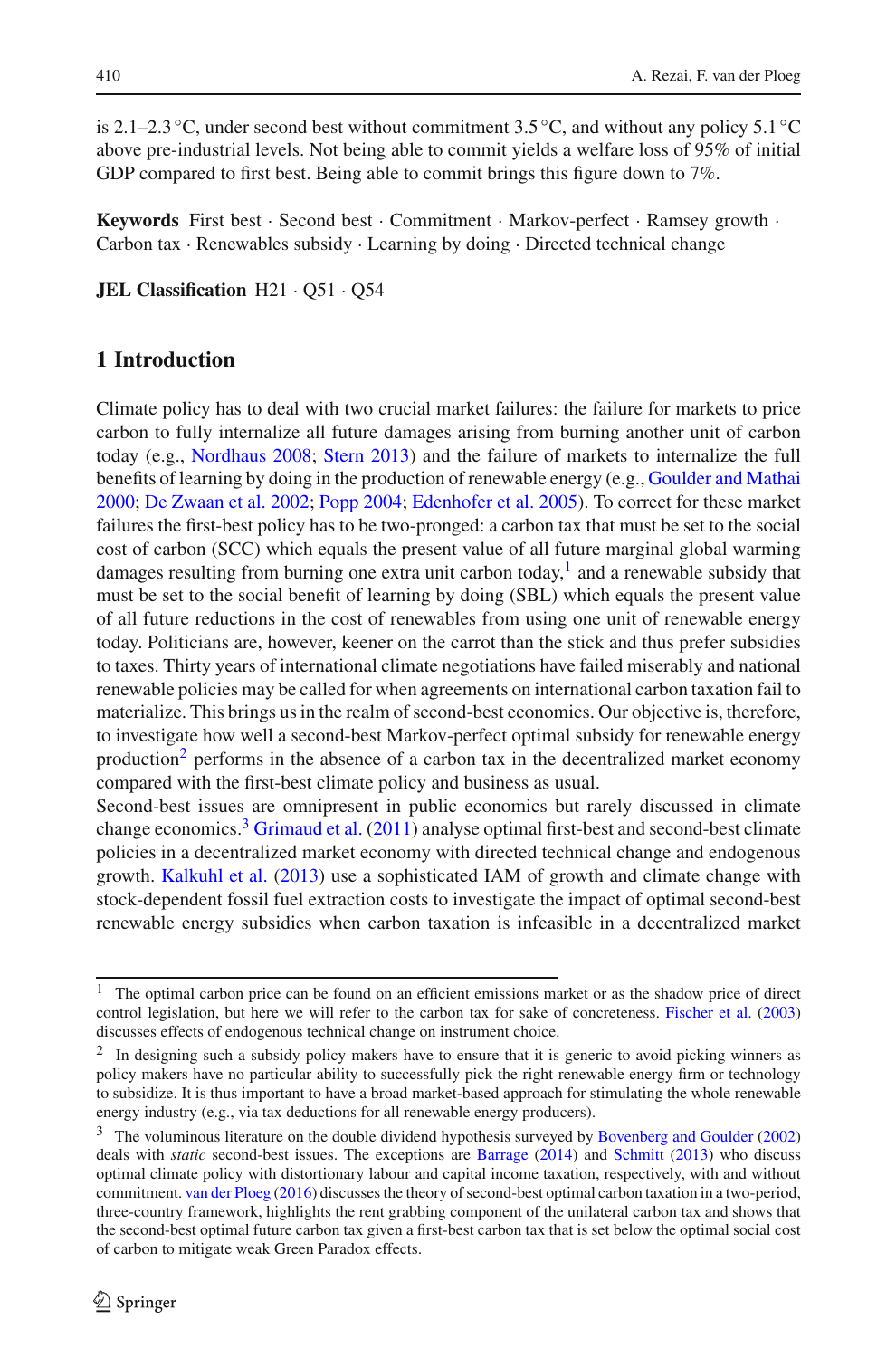economy.[4](#page-2-0) These studies find that a second-best subsidy is an apt measure for compensating the missing carbon price but assume that policy makers can commit to announcements about future policies even though given the forward-looking nature of scarcity rents on fossil fuel there is an incentive to re-optimize and deviate from announcements about future policies. We therefore study the time-consistent Markov perfect second-best optimal policy and find that the loss of commitment has significant costs in terms of welfare and environmental damage. We characterize the equilibrium conditions for the first-best and second-best policy in an integrated assessment model (IAM) of growth and climate change with stock-dependent extraction costs, ongoing technical progress, and structural change.We assume that renewable energy is a perfect substitute for fossil fuel.<sup>5</sup> This implies that there are discrete phases of energy use, which allow us to calculate the optimal second-best policies with and without commitment in a relatively straightforward way.We also assume that fossil fuel is exhaustible. The price of fossil fuel thus contains two forward-looking elements: the scarcity rent (the present discounted value of all future increases in extraction costs resulting from an extracting an extra unit of fossil fuel) and the carbon tax. The endogenous scarcity rent responds to expectations about future policy and in particular falls in response to expectations of future subsidies for renewable energy production. In the absence of a carbon tax, market prices for fossil fuel thus fall in this second-best setting, leading to increased carbon emissions relative to business as usual which has been coined a *weak* Green Paradox [\(Sinn 2008](#page-25-6); [Gerlagh 2011\)](#page-24-7). The second-best Markov-perfect climate policy assumes, in contrast, that policy makers cannot commit to announced future renewable subsidies and therefore is set to the social benefit of learning. If commitment is credible, policy makers can improve on the Markov-perfect second-best optimal renewable subsidy by pushing the subsidy above the SBL, thereby compensating for the lack of a carbon tax. It brings forward extraction of fossil

<span id="page-2-0"></span><sup>4</sup> [Kalkuhl et al.](#page-24-3) [\(2013](#page-24-3)) maximize welfare under the additional constraint of a peak warming of 2 ◦C and the associated cumulative carbon budget for the optimal first-best or second-best climate policies. In our framework policy has to trade off small reductions in future global warming against small reductions in consumption now. The resulting maximum degree of global warming depends on the rate of pure time preference, intergenerational inequality aversion and trend growth, and is thus not necessarily equal to  $2^{\circ}$ C. In contrast to [Kalkuhl et al.](#page-24-3) [\(2013\)](#page-24-3), we find that the optimal second-best renewable subsidy is able to lock up a large fraction of fossil fuel reserves and thus despite some short-run adverse weak Green Paradox effects boosts welfare and gets close to the first-best optimum.

<span id="page-2-1"></span><sup>5</sup> We suppose that the cost of renewable energy falls as experience increases [\(Arrow 1962](#page-24-8)). [Tiang and Popp](#page-25-7) [\(2014\)](#page-25-7) provide recent econometric evidence for significant learning-by-doing effects in renewable energy generation, which suggests that each new wind power project in China (with 60 GW capacity) leads to a unit cost reduction of 0.25%. [De Zwaan et al.](#page-25-2) [\(2002](#page-25-2)) are the first to address optimal climate policy in the face of learning by doing in renewables in integrated assessment models. [Popp](#page-25-3) [\(2004](#page-25-3)) studies endogenous technical progress in a fully calibrated IAM, [Popp et al.](#page-25-8) [\(2010](#page-25-8)) review the implications of technical innovation and diffusion for the environment, and [Goulder and Mathai](#page-24-0) [\(2000\)](#page-24-0) study the implications in a stylized model of climate change. [Manne and Richels](#page-25-9) [\(2004](#page-25-9)) argue that endogenous technical progress does not alter climate policy recommendations, specifically the transition timing. [Jouvet and Schumacher](#page-24-9) [\(2012\)](#page-24-9) find the opposite and so does [Popp](#page-25-3) [\(2004](#page-25-3)) who studies optimal policies in an adapted version of DICE of [Nordhaus](#page-25-0) [\(2008](#page-25-0)). [Hübler et al.](#page-24-10) [\(2012](#page-24-10)) present a multi-region IAM with endogenous growth and study region-specific welfare effects. [Fischer and Newell](#page-24-11) [\(2008](#page-24-11)) study optimal interaction of policy instruments in a calibrated model of heterogeneous energy producers limited to the US energy sector. None of these studies considers the "laissez faire" decentralized economy. Grimaud et al. (2001) characterize the "laissez faire" equilibrium in a stylized model. Various studies examine second-best carbon tax policy when not enough instruments are available to the government [\(Hart 2008;](#page-24-12) [Graeker and Pade 2009](#page-24-13)). Second-best subsidies have been studied using large, numerical global energy models [\(Edenhofer et al. 2005;](#page-24-1) [Bosetti et al. 2006](#page-24-14)). Fossil fuel stocks are assumed abundant. Thus these studies cannot address how much fossil fuel to lock up in the crust of the earth and the time of phasing in renewables does not depend on expectations about future policies and energy prices. These are crucial features of our analysis. [Tsur and Zemel](#page-25-10) [\(2005](#page-25-10)) analyze growth and R&D in a model with scarce resources, but do not offer a calibration and figures for optimal climate policy.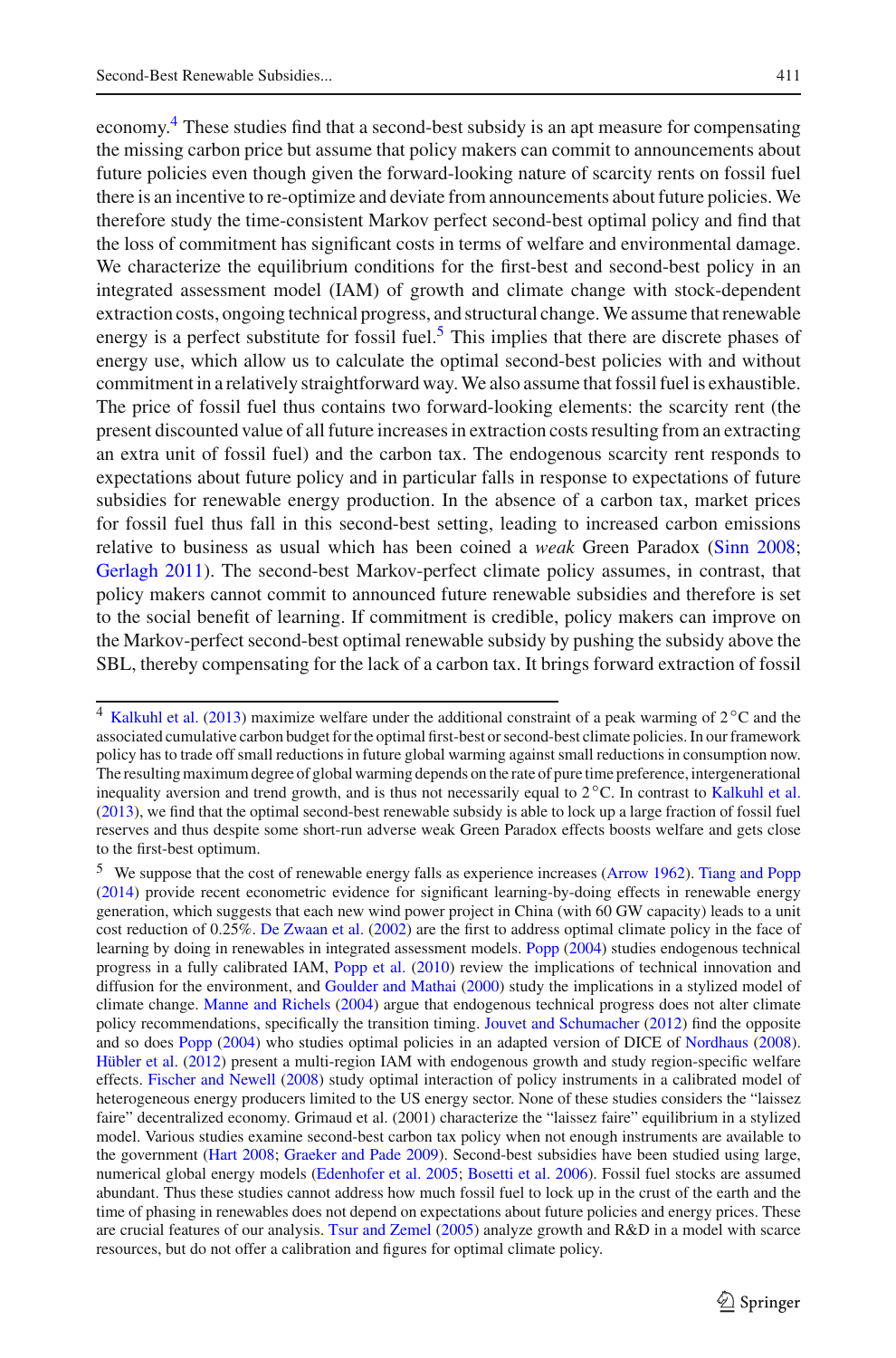fuel at the cost of accelerated global warming in the short run, because fossil fuel owners fear that their resources will be worth less in the future. However, compared with business as usual, either second-best policy locks up more fossil fuel in the ground and curbs global warming in the long run but less so than in the first best. Our second-best Markov-perfect framework allows to investigate whether the extra fossil fuel that is locked up forever is big enough to avoid a *strong* Green Paradox [\(Gerlagh 2011\)](#page-24-7).

Our calibrated IAM suggests that the first-best climate policy requires an aggressive and temporary renewable subsidy for the next few decades and a gradually rising carbon tax to price out fossil fuel with the required carbon tax to keep out fossil fuel in the carbon-free era, eventually falling with time. Given our specification of global warming damages, the first-best climate policy enforces a carbon budget of 320 GtC and brings down the maximum global mean temperature to 2.1  $\degree$ C. With commitment the second-best subsidy for renewable energy fully compensates for the missing carbon tax such that the transition to carbon-free energy coincides with first-best. The lacking carbon tax, however, induces higher fossil fuel of 60 GtC during the fossil era and thus peak warming increases somewhat to  $2.3 \degree C$ . The secondbest Markov-perfect renewable subsidy is relevant in the more realistic case that commitment is infeasible and uses a significantly higher carbon budget of 1080 GtC, which implies much higher peak warming of 3.5 °C. This compares to a business as usual outcome of 2500 GtC carbon burnt and pre-industrial temperature increases of 5.1 ◦C. There is no *strong* Green Paradox as the Markov Perfect second-best renewable subsidy without commitment reduces social welfare relative to under first best by 95% of initial GDP compared to a welfare loss of six times initial GDP under business as usual. Being able to commit brings this figure down to 7%. However, policy makers have an incentive to renege after some time has lapsed by increasing the renewable subsidy and bringing forward the carbon-free era even more and locking up even more carbon in the crust of the earth.

Section [2](#page-3-0) discusses a simple two-stock model of carbon accumulation in the atmosphere and global mean temperature due to [Golosov et al.](#page-24-15) [\(2014](#page-24-15)) and discusses our benchmark specification of climate damages which are bigger at higher temperatures than [Nordhaus](#page-25-0) [\(2008](#page-25-0), [2014](#page-25-11)) following recent suggestions by [Stern](#page-25-1) [\(2013](#page-25-1)) and [Dietz and Stern](#page-24-16) [\(2014\)](#page-24-16). Section [3](#page-4-0) formulates the command optimum for our general equilibrium IAM of climate change and Ramsey growth. Section [4](#page-6-0) derives the market outcome of our IAM and shows how to derive the optimal first-best and second-best Markov-perfect climate policies. Section [5](#page-10-0) offers policy simulations and highlights the effects of first-best and second-best Markovperfect climate policies on untapped fossil fuel, the time it takes to phase in renewable energy and to reach the carbon-free era, and welfare. There is also a discussion of the second-best optimal policy if pre-commitment is feasible. Section [6](#page-18-0) concludes.

### <span id="page-3-0"></span>**2 The Carbon Cycle, Temperature and Global Warming Damages**

We use an annual version of the decadal model of the linear carbon cycle put forward by [Golosov et al.](#page-24-15) [\(2014](#page-24-15)) and based on [Archer](#page-24-17) [\(2005](#page-24-17)) and [Archer et al.](#page-24-18) [\(2009](#page-24-18)):

<span id="page-3-1"></span>
$$
E_{t+1}^{P} = E_{t}^{P} + \varphi_{L} F_{t}, \quad \varphi_{L} = 0.2, \quad E_{0}^{P} = 103 \text{ G} \text{ } t \text{ C}, \tag{1}
$$
\n
$$
E_{t+1}^{T} = (1 - \varphi) E_{t}^{T} + \varphi_{0} (1 - \varphi_{L}) F_{t}, \quad \varphi = 0.002304, \quad \varphi_{0} = 0.393, \quad E_{0}^{T} = 699 \text{ } \text{ } G \text{ } t \text{ C}, \tag{2}
$$

where  $E_t^P$  is the part of the stock of carbon (GtC) that stays thousands of years in the atmosphere, $E_t^T$  the remaining part of the stock of atmospheric carbon (GtC) that decays at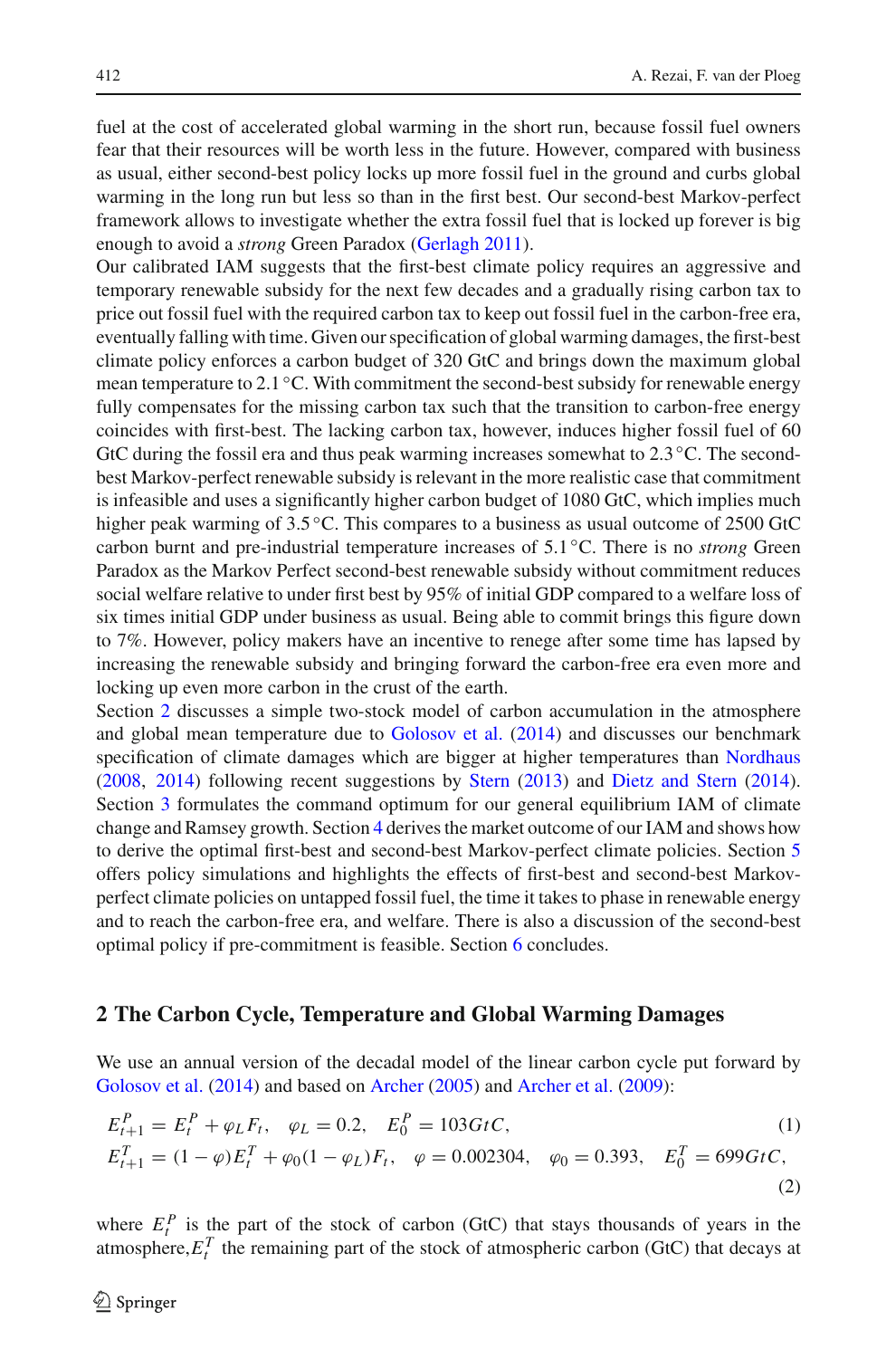rate  $\varphi$ , and  $F_t$  the rate of fossil fuel use (GtC/decade).<sup>[6](#page-4-1)</sup> About 20% of carbon emissions stay up 'forever' and the remainder has a mean life of about 300 years, so  $\varphi = 1 - (1 - 0.0228)^{1/10}$ 0.002304, where 0.0228 is the parameter proposed for the decadal model in [Golosov et al.](#page-24-15) [\(2014](#page-24-15)). The parameter  $\varphi_0 = 0.393$ , is calibrated so that about half the carbon impulse is removed after 30 years.

The equilibrium climate sensitivity,  $\omega$ , is the rise in peak global mean temperature after a doubling of the total carbon stock in the atmosphere,  $E_t$ . A typical estimate for  $\omega$  is 3 [\(IPCC](#page-24-19)) [2007](#page-24-19)). Following [Golosov et al.](#page-24-15) [\(2014\)](#page-24-15), we ignore lags between atmospheric carbon and temperature:

$$
T_t = \omega \ln \left( E_t / 596.4 \right) / \ln(2), \quad \omega = 3, \quad E_t \equiv E_t^P + E_t^T,\tag{3}
$$

<span id="page-4-8"></span>where 596.4 GtC is the IPCC figure for the pre-industrial carbon stock.<sup>7</sup> The evolution of fossil fuel reserves *St* (measured at the start of period *t*) follows from the depletion equation:

$$
S_{t+1} = S_t - F_t, \quad S_0 = 4000 \, \text{G} \, t \, C. \tag{4}
$$

<span id="page-4-6"></span>[Nordhaus](#page-25-0) [\(2008](#page-25-0)) combines detailed micro estimates of costs of global warming to get aggregate macro costs of 1.7% of world GDP at 2.5 °C. This figure is used to calibrate the fraction of production that is left after global warming damages:

$$
\tilde{Z}(T_t) = \frac{1}{1 + \zeta_1 T_t^{\zeta_2} + \zeta_3 T_t^{\zeta_4}}, \text{ so } Z(E_t) \equiv \tilde{Z} \left( \omega \ln \left( E_t / 596.4 \right) / \ln(2) \right), \tag{5}
$$

<span id="page-4-4"></span>with  $\zeta_1 = 0.00284$  $\zeta_1 = 0.00284$  $\zeta_1 = 0.00284$ ,  $\zeta_2 = 2$ , and  $\zeta_3 = \zeta_4 = 0.8$  [Weitzman](#page-25-12) [\(2010](#page-25-12)) and [Dietz and Stern](#page-24-16) [\(2014\)](#page-24-16) argue that damages rise more rapidly at higher levels of temperature than suggested by [\(5\)](#page-4-4). Assum[ing](#page-23-0) [that](#page-23-0) [damages](#page-23-0) [are](#page-23-0) [50%](#page-23-0) [of](#page-23-0) [world](#page-23-0) [GDP](#page-23-0) [at](#page-23-0) [6](#page-23-0)*<sup>o</sup>* C and 99% at 12.5 ◦C, Ackerman and Stanton [\(2012](#page-23-0)) recalibrate (5) with  $\zeta_1 = 0.00245$ ,  $\zeta_2 = 2$ ,  $\zeta_3 = 5.021 \times 10^{-6}$ , and  $\zeta_4 = 6.76$ . The extra term in the denominator is included to capture potentially catastrophic losses at high temperatures.<sup>9</sup>

## <span id="page-4-0"></span>**3 Ramsey Growth and Climate Change: The Command Optimum**

<span id="page-4-7"></span>The social planner maximizes utilitarian social welfare

$$
\sum_{t=0}^{\infty} (1+\rho)^{-t} L_t U_t (C_t/L_t) = \sum_{t=0}^{\infty} (1+\rho)^{-t} L_t \left[ \frac{(C_t/L_t)^{1-1/\eta} - 1}{1 - 1/\eta} \right],\tag{6}
$$

where  $L_t$  is the size of the exogenous world population at time  $t$ ,  $C_t$  aggregate consumption at time *t*, *U* the instantaneous CES utility function,  $\rho > 0$  the rate of pure time preference and  $\eta > 0$  the elasticity of intertemporal substitution. The ethics of climate policy depend on

<span id="page-4-1"></span><sup>6</sup> The three reservoirs used by [Nordhaus](#page-25-0) [\(2008\)](#page-25-0) highlight the exchange of carbon with the deep oceans, which arise from the acidification of oceans limiting the capacity to absorb carbon. Our carbon cycle ignores time-varying coefficients as in [Bolin and Erikkson](#page-24-20) [\(1958\)](#page-24-20). It also abstracts from diffusive rather than advective transfers of heat to the oceans [\(Allen et al. 2009\)](#page-24-21) which leads to longer and greater warming [\(Bronselaer et al.](#page-24-22) [2013](#page-24-22); [Baldwin 2014](#page-24-23)).

<sup>7</sup> This temperature lag lowers the SCC [\(Rezai and Van der Ploeg 2016\)](#page-25-13).

<span id="page-4-2"></span><sup>8</sup> The damage function resulting from the DICE-07 model is almost distinguishable (up to 7 *<sup>o</sup>*C) from that of the DICE-2013R model (see [http://www.econ.yale.edu/~nordhaus/homepage/Web-DICE-2013-April.htm\)](http://www.econ.yale.edu/~nordhaus/homepage/Web-DICE-2013-April.htm).

<span id="page-4-5"></span><span id="page-4-3"></span><sup>&</sup>lt;sup>9</sup> We abstract from positive feedback and uncertain climate catastrophes (e.g., [Lemoine and Traeger 2014;](#page-24-24) [Lontzek et al. 2015;](#page-24-25) [van der Ploeg and de Zeeuw 2013](#page-25-14)).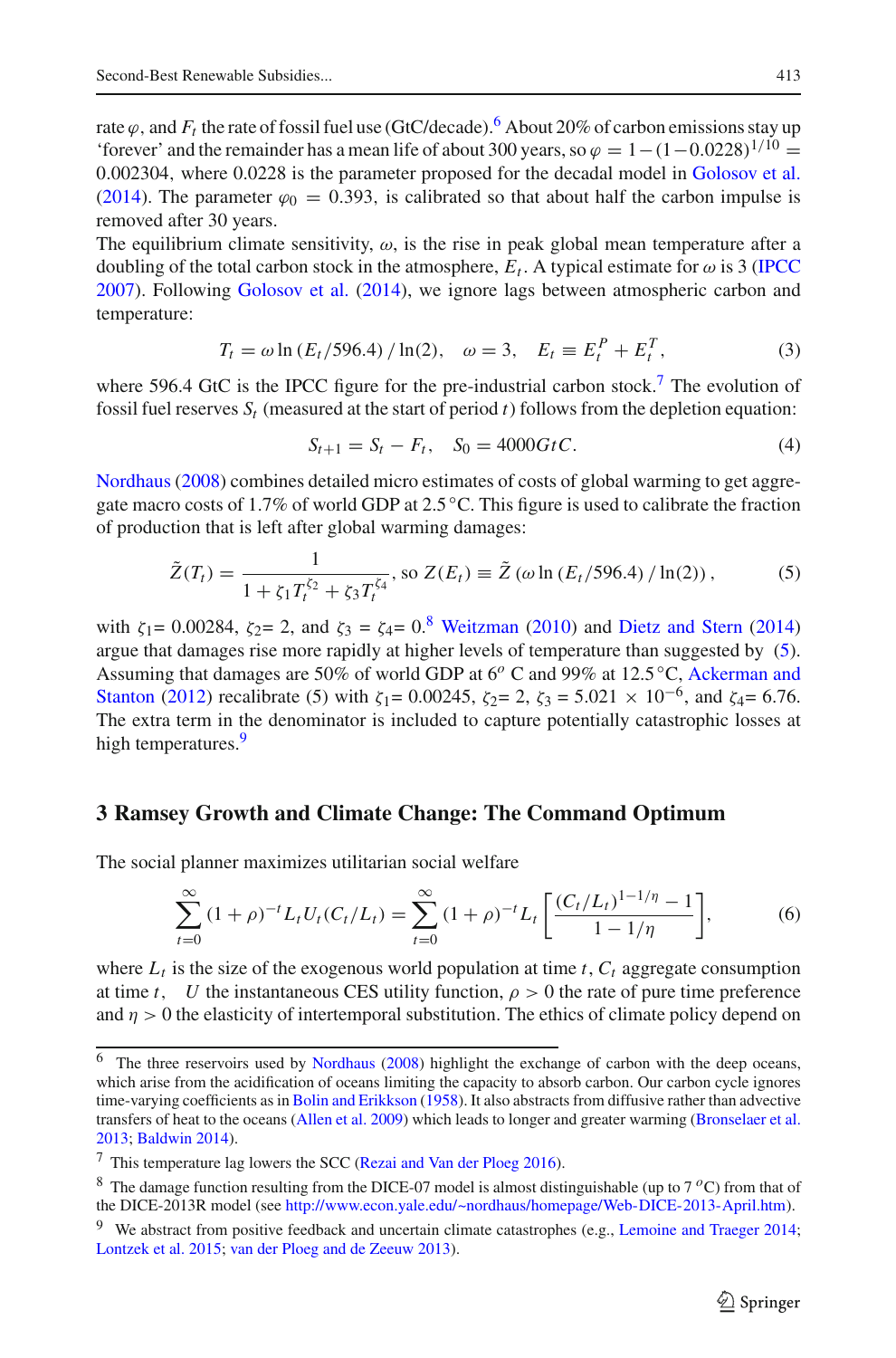how much weight is given to future generations and how small intergenerational inequality aversion (IIA =  $1/\eta$ ) is or how easy it is to substitute current for future consumption per head. The most ambitious climate policies result on a growth path, if society has a low rate of time preference and a low IIA (low  $\rho$ , high  $\eta$ ).

Output is produced with capital  $K_t$ , labour,  $L_t$ , and energy. Energy is either renewable  $R_t$  (e.g., solar or wind energy) or fossil fuel (oil, natural gas and coal)  $F_t$ . The production function  $H(.)$ has constant returns to scale, is concave, and satisfies the Inada conditions. Renewables are subject to learning, so their unit production cost  $b(B_t)$  falls with cumulated past production  $B_t$  and thus  $b' < 0$ . Fossil fuel extraction cost is  $G(S_t)F_t$  with  $S_t$  remaining reserves, and rise as less accessible fields have to be explored,  $G' < 0$ . What is left of production after covering the cost of energy is allocated to consumption  $C_t$ , investments  $K_{t+1} - K_t$ , and depreciation  $\delta K_t$  where  $\delta$  is the depreciation rate:

$$
K_{t+1} = (1 - \delta)K_t + Z(E_t)H(K_t, L_t, F_t + R_t) - G(S_t)F_t - b(B_t)R_t - C_t.
$$
 (7)

The initial capital stock  $K_0$  is given. Renewable knowledge accumulates according to

$$
B_{t+1} = B_t + R_t, \quad B_0 = 0.
$$
 (8)

Current technological options favour fossil energy. Complete decarbonization requires substantial reductions in the cost of renewables versus that of fossil fuel. Apart from carbon taxes, technological progress is an important factor in determining the optimal combination of fossil and renewable energy sources [\(Acemoglu et al. 2012](#page-23-1); [Mattauch et al. 2012\)](#page-25-15). We thus capture learning and lock-in effects by making the cost of renewables a decreasing function of past cumulated renewable energy production,  $b' < 0$  with  $B_t = \sum_{s=0}^{t} R_s$ . We assume instantaneous and perfect spill-over of learning from one producer to all others.<sup>10</sup>

<span id="page-5-4"></span>**Proposition 1** *The social optimum maximizes (6) subject to (1–8). It must satisfy the Euler equation for consumption growth*

<span id="page-5-2"></span>
$$
\frac{C_{t+1}/L_{t+1}}{C_t/L_t} = \left(\frac{1+r_{t+1}}{1+\rho}\right)^{\eta}, \quad r_{t+1} \equiv Z_{t+1}H_{K_{t+1}} - \delta,
$$
\n(9)

<span id="page-5-1"></span>*and the efficiency conditions for energy use*

$$
Z(E_t)H_{F_t+R_t}(K_t, L_t, F_t + R_t) \le G(S_t) + \theta_t^S + \theta_t^E, \quad F_t \ge 0, \quad c.s., \tag{10a}
$$

$$
Z(E_t)H_{F_t+R_t}(K_t, L_t, F_t + R_t) \leq b(B_t) - \theta_t^B, \quad R_t \geq 0, \quad c.s.,
$$
 (10b)

<span id="page-5-3"></span>*where the scarcity rent, the SCC and the SBL are, respectively, given by*

$$
\theta_t^S = -\sum_{s=0}^{\infty} \left[ G'(S_{t+1+s}) F_{t+1+s} \Delta_{t+s} \right],\tag{11}
$$

$$
\theta_t^B = -\sum_{s=0}^{\infty} \left[ b'(B_{t+1+s}) R_{t+1+s} \Delta_{t+s} \right] \text{and} \tag{12}
$$

$$
\theta_t^E = -\sum_{s=0}^{\infty} \left[ \{ \varphi_L + \varphi_0 (1 - \varphi_L)(1 - \varphi)^s \} \right]
$$
  

$$
\Delta_{t+s} Z'(E_{t+1+s}) H(K_{t+1+s}, L_{t+1+s}, F_{t+1+s} + R_{t+1+s}) \right],
$$
 (13)

<span id="page-5-0"></span><sup>10</sup> We prefer learning-by-doing over other specifications of endogenous technical change, such as investment in R&D in [Bovenberg and Goulder](#page-24-26) [\(1996\)](#page-24-26) and [Acemoglu et al.](#page-23-1) [\(2012\)](#page-23-1), due to the better, albeit limited, availability of empirically validated learning curves. See also footnote 5.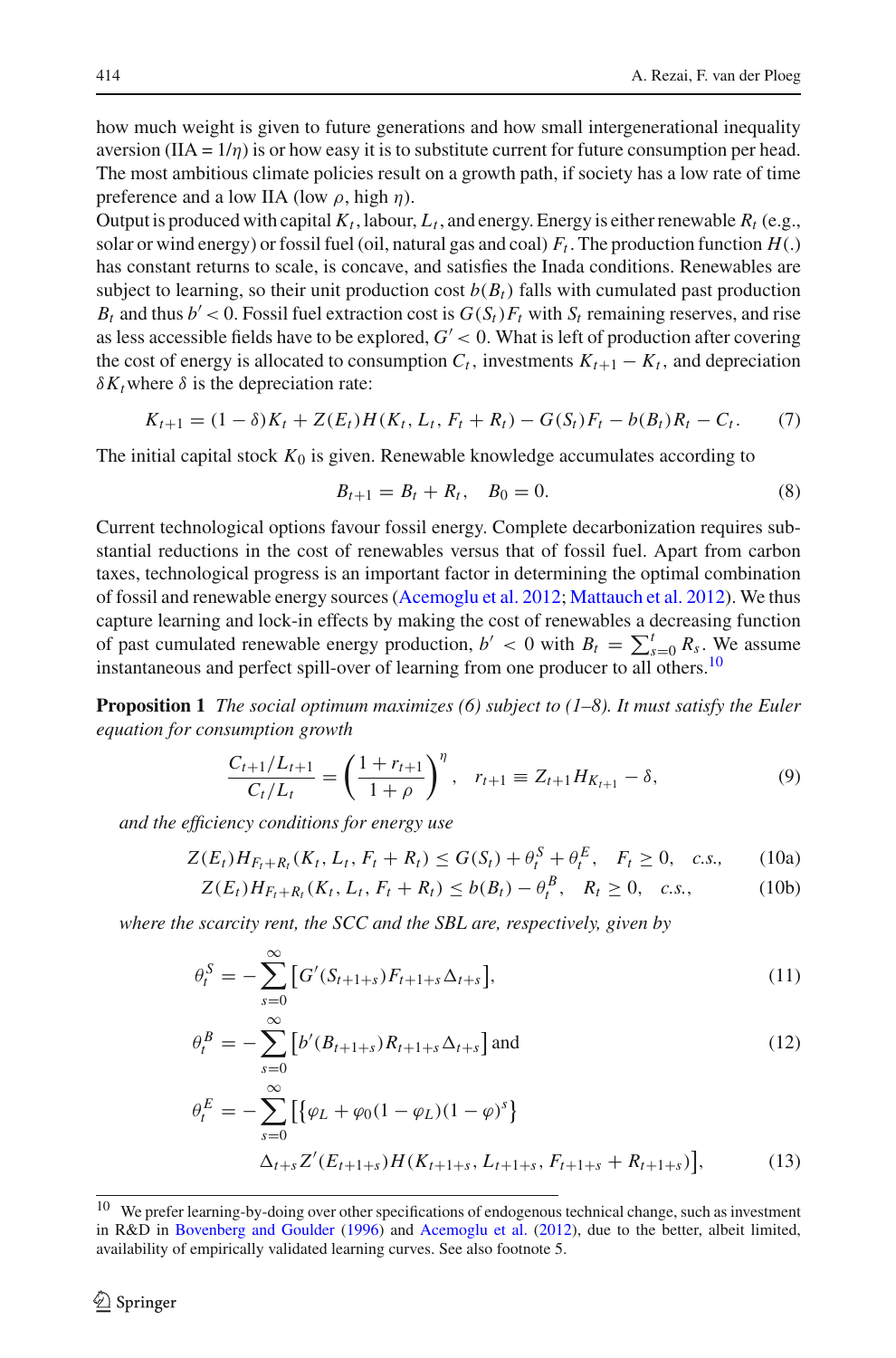*with the compound discount factors given by*  $\Delta_{t+s} \equiv \prod_{s'=0}^{s} (1 + r_{t+1+s'})^{-1}$ ,  $s \ge 0$ .

### *Proof* see Appendix A.

The Euler Eq. [\(9\)](#page-5-1) states that growth in consumption per capita rises with the social return on capital  $(r_{t+1})$  and falls with the rate of time preference, especially if IIA =  $1/\eta$  is small. Equation [\(10a](#page-5-2)) states that, if fossil fuel is used, its marginal product should equal the sum of current extraction cost,  $G(S_t)$ , the scarcity rent,  $\theta_t^S$ , and the SCC,  $\theta_t^E$ . If fossil fuel is not used, its marginal product is below marginal cost. Equation [\(10b](#page-5-2)) indicates that, if renewable energy is used, its marginal product must equal its current cost  $b(B_t)$  *minus* the SBL,  $\theta_t^B$ . Equation [\(11\)](#page-5-3) corresponds to the Hotelling rule which states that the return on extracting

an extra unit of fossil, i.e., the rate of interest  $(r_t \theta_t^S)$  minus the increase in future extraction cost  $(-G'(S_{t+1})F_{t+1})$ , must equal the expected capital gain from keeping an extra unit of fossil fuel in the earth  $(\theta_{t+1}^S - \theta_t^S)$ . Due to the availability of renewable energy as a backstop, increasing extraction costs imply that fossil fuel will be eventually phased out completely so that typically part of fossil fuel reserves will be abandoned and locked up. The Hotelling scarcity rent then captures the increase in all future extraction costs resulting from extracting an extra unit of fossil fuel today. Equation [\(12\)](#page-5-3) indicates that the SBL equals the present discounted value of all future learning-by-doing reductions in the cost of renewable energy resulting from using one more unit of renewable energy today.

Equation [\(13\)](#page-5-3) states that the SCC equals the present discounted value of all future marginal global warming damages from burning one unit of carbon today, taking due account of part staying in the atmosphere forever and the rest gradually decaying at a rate of roughly 1/300 per year. A special case of our IAM yields the following simple rule for the SCC. 

<span id="page-6-2"></span>**Proposition 2** *If the utility function is logarithmic (IIA = 1), the production function is Cobb-Douglas, global warming damages are*  $Z(E_t) \cong \exp\left[-\tilde{\zeta}(E_t - 581)\right]$ : *depreciation of physical capital is 100% every period and energy production does not require capital input, the SCC becomes*

$$
\theta_t^E = \tilde{\zeta} \left[ \left( \frac{1+\rho}{\rho} \right) \varphi_L + \left( \frac{1+\rho}{\rho+\varphi} \right) \varphi_0 (1-\varphi_L) \right] Z(E_t) H(K_t, L_t, F_t + R_t). \tag{13'}
$$

*Proof* see [Golosov et al.](#page-24-15) [\(2014\)](#page-24-15).

The simple rule (13 ) states that the optimal SCC is proportional to world GDP. The factor of proportionality is independent of the factor production shares; it is big if society is patient ( $\rho$  small), the permanent fraction of the atmospheric stock of carbon  $\varphi_L$  is large, and the lifetime of the transient component of the atmospheric stock of carbon  $1/\varphi$  is large.<sup>[11](#page-6-1)</sup>  $\Box$ 

## <span id="page-6-0"></span>**4 Ramsey Growth and Climate Change: The Decentralized Market Outcome**

In a decentralized market economy one needs to consider the behaviour of producers of final goods, fossil fuel and renewable energy and that of households. Final goods producers operate under perfect competition. They take the output price (the numeraire), the wage  $w_t$ ,

<span id="page-6-1"></span><sup>&</sup>lt;sup>11</sup> Nordhaus (1991) and [Golosov et al.](#page-24-15) [\(2014\)](#page-24-15) also give approximate rules for the optimal SCC, which depend on IIA and the trend rate of growth of the economy. [Rezai and Van der Ploeg](#page-25-13) [\(2016\)](#page-25-13) derive an approximate rule for the optimal SCC which also allows for population growth, climate damages not proportional to GDP, and mean reversion in damages to TFP growth and show that it performs very well.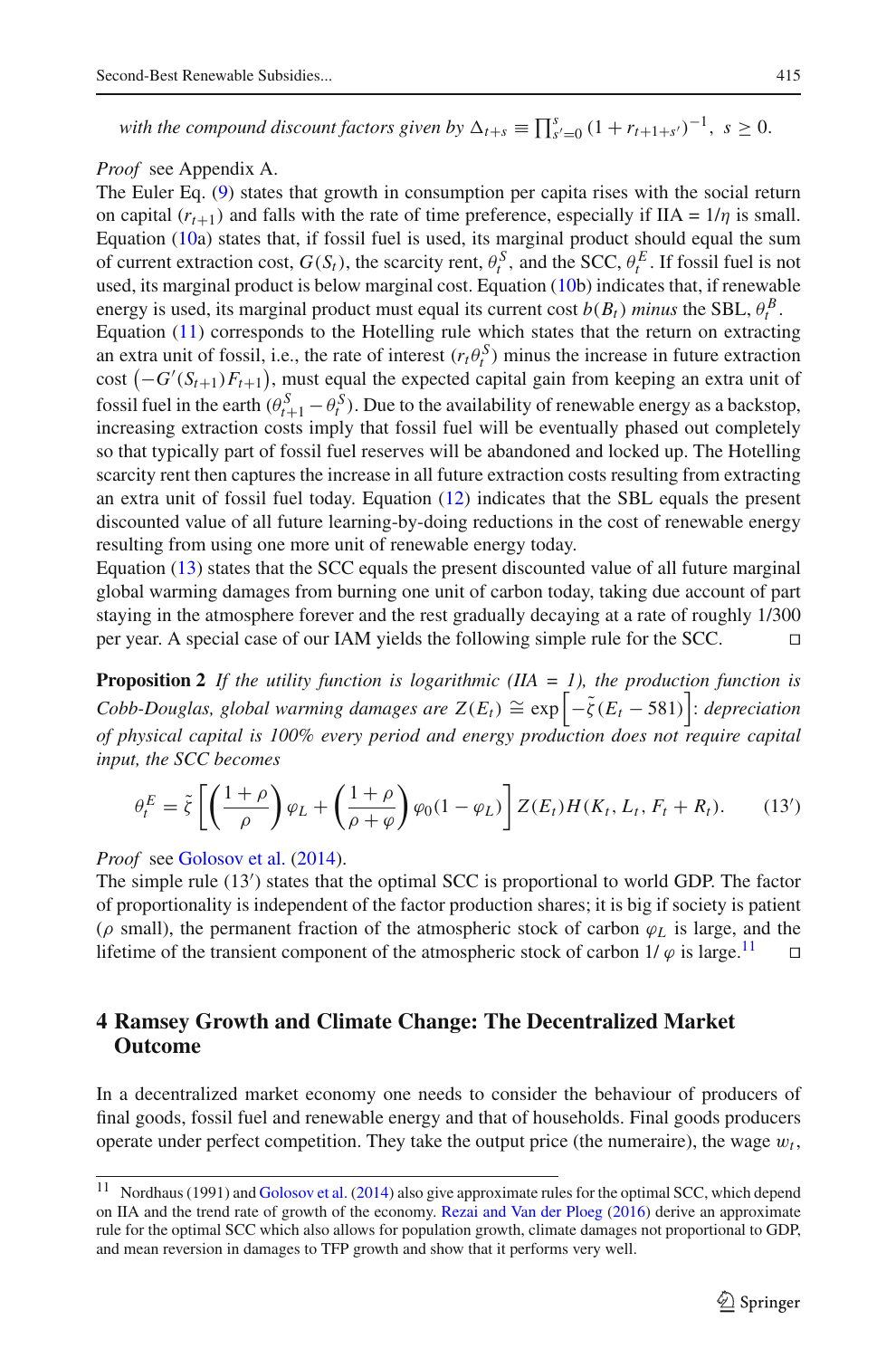<span id="page-7-0"></span>the market interest rate  $r_{t+1}$ , the market price for fossil fuel  $p_t$ , the specific carbon tax  $\tau_t$ , the market price for renewable energy  $q_t$ , the renewable subsidy  $v_t$  and the carbon stock  $E_t$ as given. They choose labour, capital and energy to maximize profits,  $Z(E_t)H(.) - w_t L_t$  $(r_{t+1} + \delta)K_t - (p_t + \tau_t)F_t - (q_t - v_t)R_t$ , where  $r_{t+1} + \delta$  is the user cost of capital. This leads to the following efficiency conditions:

$$
Z(E_t)H_{K_t} = r_{t+1} + \delta, \ Z(E_t)H_{L_t} = w_t,
$$
  
\n
$$
Z(E_t)H_{F_t} \le p_t + \tau_t
$$
  
\n
$$
F_t \ge 0
$$
  
\n
$$
Z(E_t)H_{R_t} \le q_t - v_t
$$
  
\n
$$
R_t \ge 0
$$
\n(14)

Making use of  $(14)$ , we obtain the net output function

<span id="page-7-1"></span>
$$
Y_t \equiv Z(E_t)H(.) - \delta K_t - (p_t + \tau_t)F_t - (q_t - \nu_t)R_t = Y(E_t, K_t, L_t, p_t + \tau_t, q_t - \nu_t),
$$
\n(15)

where  $Y_{E_t} = Z(E_t)'H_t < 0$ ,  $Y_{K_t} = r_{t+1}$ ,  $Y_{L_t} = w_t$ ,  $Y_{p_t + \tau_t} = -F_t \leq 0$  and  $Y_{q_t - \nu_t} =$  $-R_t \leq 0.$ 

Fossil fuel owners also operate under perfect competition and maximize the present discounted value of their profits,  $\sum_{t=0}^{\infty} \tilde{\Delta}_t [p_t F_t - G(S_t) F_t]$  with  $\tilde{\Delta}_t \equiv \prod_{s=0}^t (1 + r_{1+s})^{-1}$ ,  $t \geq 0$ , subject to the depletion Eq. [\(4\)](#page-4-6), taking the market price of fossil fuel  $p_t$  as given and internalizing the adverse effect of current depletion on future extraction costs. They thus set the price of fossil fuel equal to extraction cost plus the scarcity rent  $(11)$  which stems from the Hotelling rule:

$$
p_t = G(S_t) + \theta_t^S \text{ where } \theta_{t+1}^S = (1 + r_{t+1})\theta_t^S + G'(S_{t+1})F_{t+1}.
$$
 (16)

<span id="page-7-3"></span>Producers of renewable energy also operate under perfect competition and maximize the present value of their profits,  $\sum_{t=0}^{\infty} \Delta_t [\{q_t - b(B_t)\} R_t]$ , taking the market price of renewable energy  $q_t$  and the stock of accumulated knowledge about using renewable energy  $B_t$  as given. They thus set the price of renewable energy equal to the marginal cost of producing it:  $q_t = b(B_t)$ .

Households maximize utility [\(6\)](#page-4-7) subject to the budget constraint  $A_{t+1}^H = (1 + r_{t+1})A_t^H +$  $w_t L_t + \Theta_t - C_t$ , where  $A_t^H$  denotes household assets and  $\Theta_t$  lump-sum transfers from the government. This gives rise to the same Euler equation for optimal consumption growth as in the command economy, [\(9\)](#page-5-1).

The government balances its books,  $\tau_t F_t = v_t R_t + \Theta_t$ , so that it hands net revenue from taxes and subsidies as lump-sum transfers. Asset and final goods market equilibrium require  $A_t^H$  =  $K_t$  and  $Z(E_t)H(.) = C_t + K_{t+1} - (1-\delta)K_t + G(S_t)F_t + b(B_t)R_t$ . Using [\(15\)](#page-7-1) and the pricing conditions for energy producers, the latter becomes  $K_{t+1} = K_t + Y_t - C_t + (\theta_t^S + \tau_t)F_t - \nu_t R_t$ .

#### <span id="page-7-2"></span>**4.1 Replicating the First-Best Optimum in the Market Economy**

The first fundamental theorem of welfare economics indicates that the first-best optimum for the command economy can, with suitable taxes and subsidies, be replicated in the market economy.

**Proposition 3** *The social optimum is replicated in the decentralized market economy if*  $\tau_t = \theta_t^E$  *and*  $\nu_t = \theta_t^B$ ,  $\forall t \ge 0$ , *where these follow from* (12) *and* (13).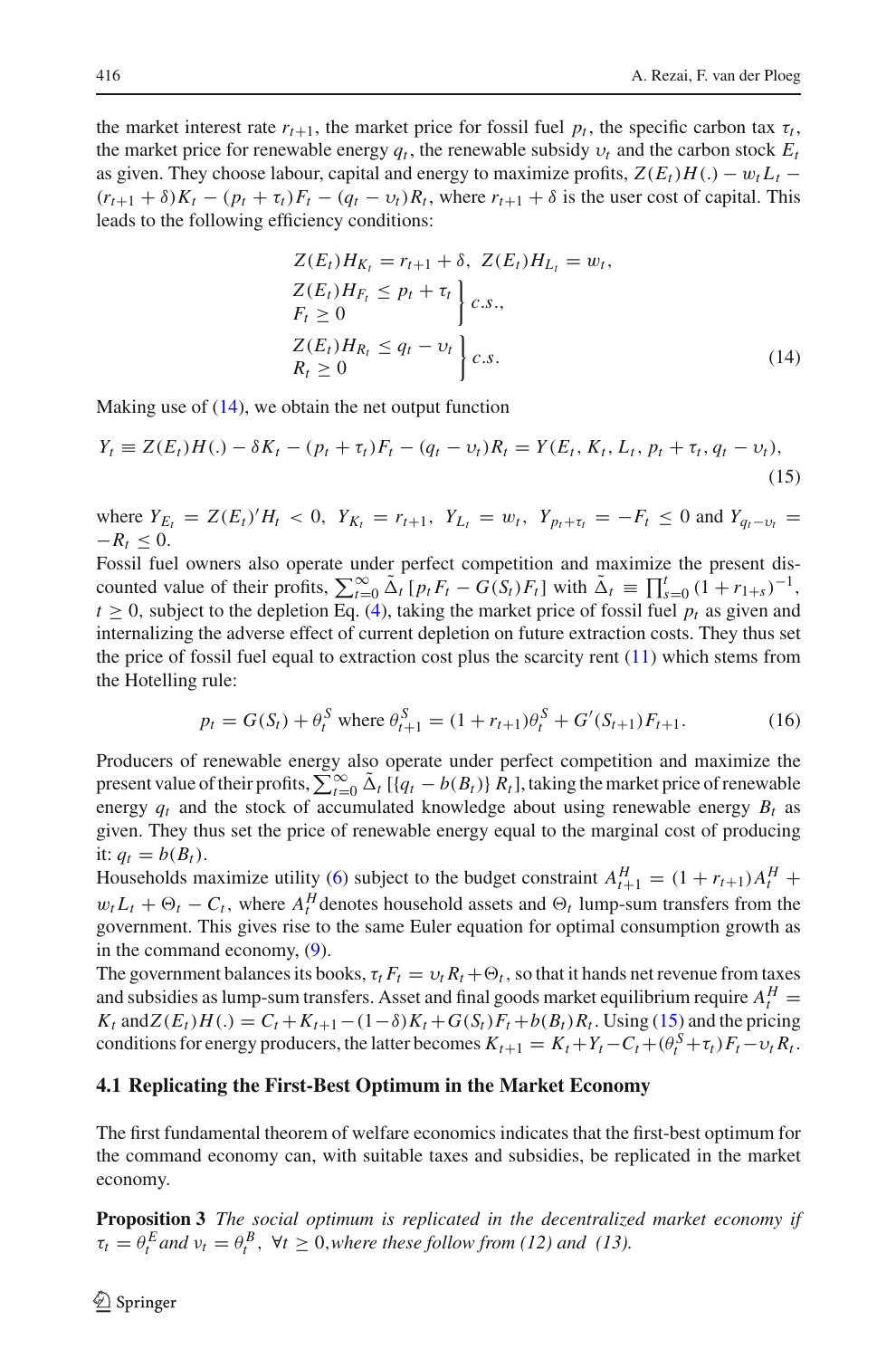*Proof* Comparing conditions of Proposition [2](#page-6-2) with the efficiency conditions and market equilibrium conditions of the decentralized market economy, we can demonstrate that these are identical if the specific carbon tax is set to the first-best SCC and the renewable subsidy is set to the optimal SBL. 

The first best thus emerges in the market economy if the specific carbon tax is set to the optimal SCC, the renewable subsidy is set to the optimal SBL, and net revenue is rebated in lump sums. There are also other ways of decentralizing the social optimum. For example, a global competitive emissions market will end up with a carbon price equal to the first-best SCC too.

## **4.2 Second-Best Climate Policies in the Market Economy: With and Without Commitment**

As shown in [Grimaud et al.](#page-24-2) [\(2011\)](#page-24-2) and [Kalkuhl et al.](#page-24-3) [\(2013\)](#page-24-3), calculating second-best climate policies is more cumbersome. The reason is that the first fundamental theorem of welfare economic no longer holds if the full set of instruments is no longer available. This occurs if the government optimally chooses the renewable subsidy, but the carbon tax is absent (or constrained to a sub-optimal value). In this case, the renewable subsidy is set to maximize welfare subject to the behavioural, market equilibrium and budget constraints of the market economy as described in Sect. [4.1.](#page-7-2) Making use of the net output function [\(15\)](#page-7-1), the government's second-best problem can thus be stated as:

$$
\max_{\{\upsilon_t, t \ge 0\}} \sum_{t=0}^{\infty} (1+\rho)^{-t} L_t \left[ \frac{(C_t/L_t)^{1-1/\eta} - 1}{1 - 1/\eta} \right],\tag{17}
$$

<span id="page-8-1"></span><span id="page-8-0"></span>subject to the constraints

$$
E_{t+1}^{P} = E_{t}^{P} + \varphi_{L} \text{Max} \left[ 0, -Y_{p_{t}}(E_{t}, K_{t}, L_{t}, p_{t}, q_{t} - \upsilon_{t}) \right], \quad E_{0}^{P} \text{ given}, \tag{18a}
$$

$$
E_{t+1}^T = (1 - \varphi)E_t^T + \varphi_0 (1 - \varphi_L) \text{Max} [0, -Y_{p_t}(E_t, K_t, L_t, p_t, q_t - v_t)], \quad E_0^T \text{ given},
$$

(18b)

$$
S_{t+1} = S_t - \text{Max}\left[0, -Y_{p_t}(E_t, K_t, L_t, p_t, q_t - v_t)\right], \quad S_0 \text{ given}, \tag{18c}
$$

$$
B_{t+1} = B_t + \text{Max} \left[ 0, -Y_{q_t - \nu_t} (E_t, K_t, L_t, p_t, q_t - \nu_t) \right], \quad B_0 = 0. \tag{18d}
$$

<span id="page-8-2"></span>
$$
K_{t+1} = K_t + Y(E_t, K_t, L_t, p_t, q_t - v_t) - C_t + \theta_t^S \text{Max} [0, -Y_{p_t}(E_t, K_t, L_t, p_t, q_t - v_t)] - v_t \text{Max} [0, -Y_{q_t - v_t}(E_t, K_t, L_t, p_t, q_t - v_t)],
$$
\n(18e)

$$
C_{t+1} = \left(\frac{1 + Y_{K_t}(E_t, K_t, L_t, p_t, q_t - v_t)}{1 + \rho}\right)^{\eta} \left(\frac{L_{t+1}}{L_t}\right) C_t, \text{ and } (19a)
$$
  
\n
$$
\theta_{t+1}^S = \left[1 + Y_{K_t}(E_t, K_t, L_t, p_t, q_t - v_t)\right] \theta_t^S +
$$
  
\n
$$
G'(S_{t+1}) \text{Max}\left[0, -Y_{p_{t+1}}(E_{t+1}, K_{t+1}, L_{t+1}, p_{t+1}, q_{t+1} - v_{t+1})\right].
$$
 (19b)

where  $p_t = G(S_t) + \theta_t^S$  and  $q_t = b(B_t)$ . Equation [\(17\)](#page-8-0) is the same objective as in [\(6\)](#page-4-7) but with a different choice set. Equations [\(18a](#page-8-1)), [\(18b](#page-8-1)) and [\(18c](#page-8-1)) restate Eqs. [\(1\)](#page-3-1), [\(2\)](#page-3-1) and [\(4\)](#page-4-6) with fossil fuel use substituted from the net output function [\(15\)](#page-7-1). Equation [\(18d](#page-8-1)) describes the evolution of knowledge in producing renewable energy and stems from [\(6\)](#page-4-7) and [\(15\)](#page-7-1). Equation [\(18e](#page-8-1)) is the goods market equilibrium condition using  $(15)$ . Equations  $(18a-e)$  $(18a-e)$  give the dynamics for the predetermined state variables of our IAM. The dynamics for the non-predetermined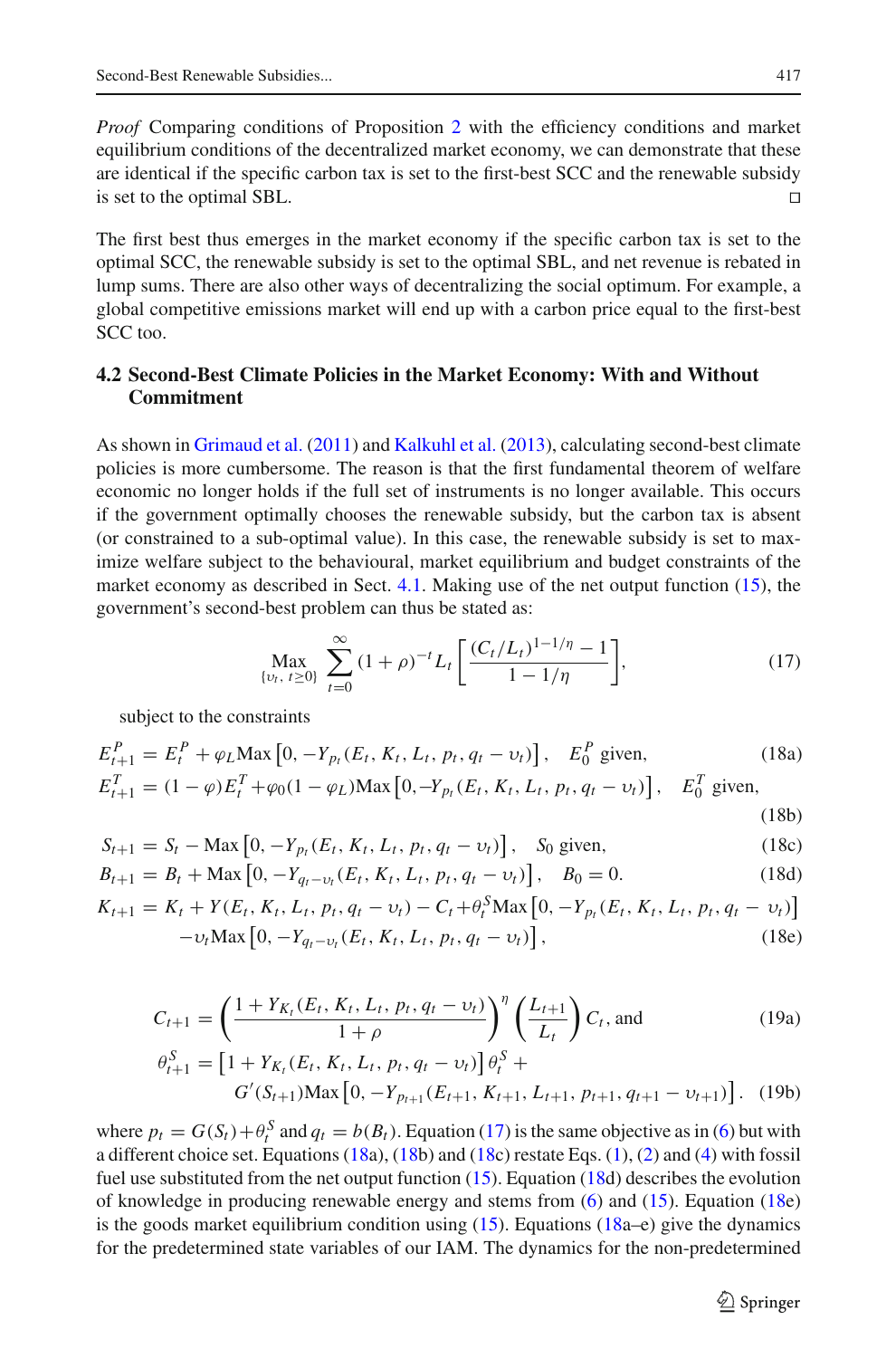states are given by the Euler equation for consumption [\(19a](#page-8-2)), which is derived from [\(9\)](#page-5-1), and [\(19b](#page-8-2)) the Hotelling rule [\(19b](#page-8-2)) for the scarcity rent, which stems from [\(16\)](#page-7-3), where the interest rate and fossil fuel use come from the net output function.

Given that empirically the cost of renewable energy is currently above that of fossil fuels, the second-best optimal outcome with pre-commitment for the market economy that results from the optimal control problem  $(17–19)$  $(17–19)$  consists of an initial phase where only fossil fuel is used, possibly an intermediate phase where fossil fuel and renewable energy use are alongside each other, $\frac{12}{2}$  and a final carbon-free phase. The renewable subsidy is only defined and effective during the intermediate and final renewable phase. The policy maker can bring forward the transition time to the carbon-free era by setting higher subsidy levels than the SBL, and thereby getting closer to the first best.

Such strategic considerations are not feasible for the policy maker without commitment: the Markov-perfect second-best policy therefore equals the SBL and does not attempt to manipulate the optimal time of transition to the carbon-free era. To see this, one has to solve the problem  $(17-19)$  $(17-19)$  using the principle of dynamic programming. Starting with the final phase, we note that the in-situ stock of fossil fuel remains unchanged whilst the carbon in the atmosphere gradually decays leaving ultimately only the permanent component. Since we have  $Z(E_t)H_{R_t} = b(B_t) - v_t$ , renewable use increases in capital, the stock of renewable knowledge and the renewable subsidy but falls with global warming. Working backwards in accordance with the principle of dynamic programming, we obtain the following proposition.

<span id="page-9-3"></span>**Proposition 4** *During the final carbon-free phase and the phase where fossil fuel and renewable energy are used together, the Markov-perfect second-best optimal renewable subsidy equals the SBL:*

$$
\upsilon_t = \theta_t^B = -\sum_{s=0}^{\infty} \left[ b'(B_{t+1+s}) R_{t+1+s} \Delta_{t+s} \right]. \tag{20}
$$

<span id="page-9-2"></span>*Proof* See Appendix B.

The Markov-perfect second-best optimal renewable subsidy equals the second-best SBL, but this does not necessarily coincide with the first-best optimal SBL and renewable subsidy. To see this, note that the first phase where only fossil fuel is used has no policies and can be solved as if it were business as usual. Still, the outcomes during this first fossil-fuel-only phase are not business as usual for two reasons. First, the renewable subsidy with and without commitment ensures that more fossil fuel is locked up forever. This follows from the arbitrage condition that at the end of phase one (supposing that the intermediate phase is degenerate for the time being) the economy must be indifferent between using fossil fuel in final goods production and renewable energy and from a vanishing scarcity rent at that time:

<span id="page-9-1"></span>
$$
G(S_t) < b(0) - \nu_t, \quad 0 \le t < t_{CF}, \qquad G(S_t) \ge b(B_t) - \nu_t, \quad S_t = S_{t_{CF}}, \quad \forall t \ge t_{CF}, \tag{21}
$$

where  $t_{CF}$  is the time when the economy for the first time uses only renewable energy. From [\(21\)](#page-9-1) we see that a renewable subsidy increases the stock of untapped fossil fuel and thus curbs the length of the first phase. Second, the renewable subsidy lowers fossil fuel

<span id="page-9-0"></span><sup>&</sup>lt;sup>12</sup> Since fossil fuel and renewable energy are perfect substitutes, simultaneous use is infeasible without learning by doing, renewable subsidy or carbon tax (except possibly for a single period of time). Learning by doing introduces convexity in the renewable production cost so an intermediate phase with simultaneous use might emerge. In fact, such a phase typically does not occur in our simulations and if it does occur it is at most for one or a few years.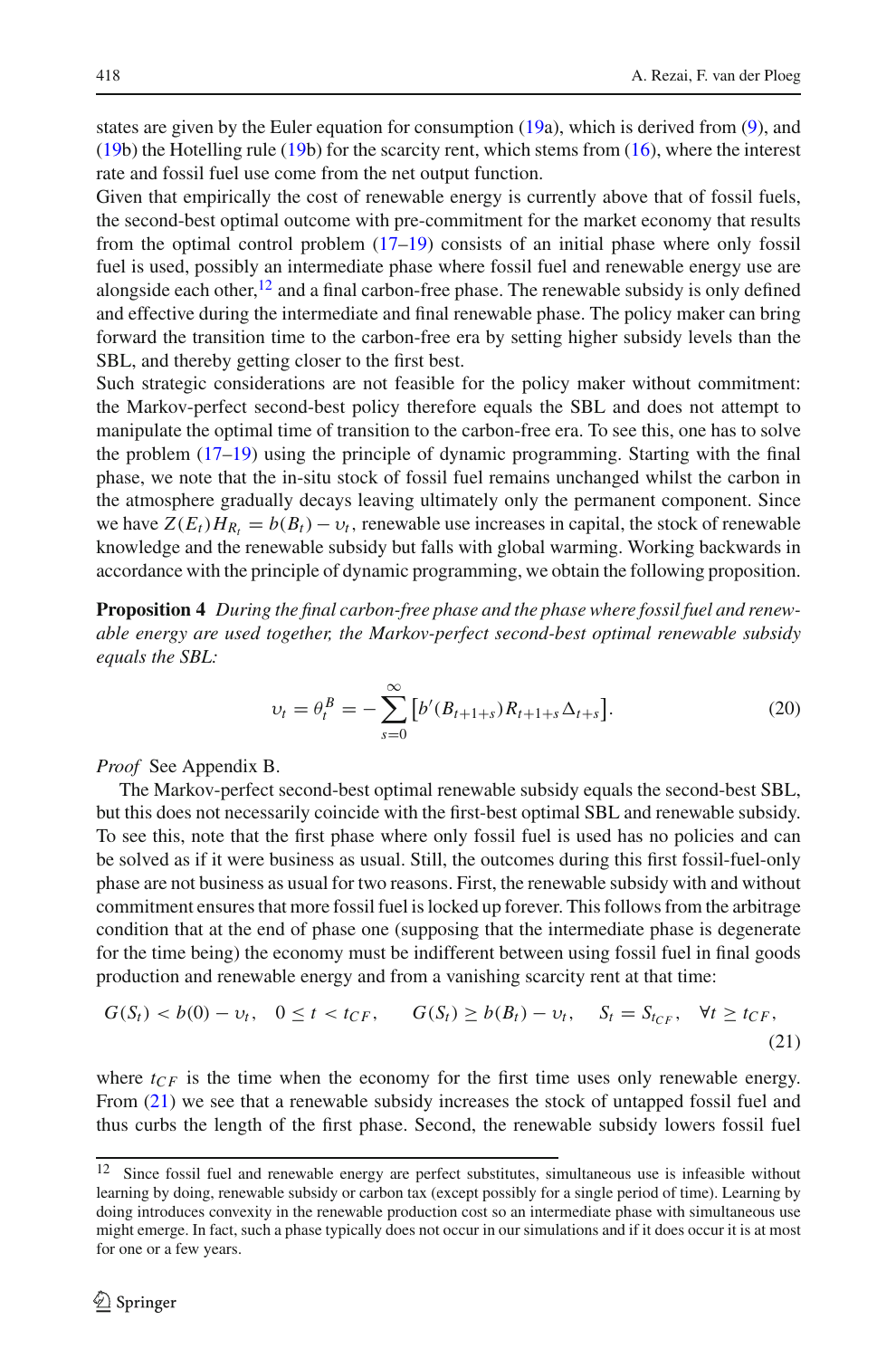prices in the first phase and thus induces a weak Green Paradox as at any point of time carbon emissions are higher than under business as usual. A renewable subsidy thus curbs cumulative carbon emissions but boosts emissions in the short run.

At the time of the switch to the final carbon-free phase, the energy price must be continuous to rule out unexploited arbitrage opportunities. Hence, renewable energy use immediately after time  $t_{CF}$  must equal fossil fuel use immediately before time  $t_{CF}$ , and thus is higher due to weak Green Paradox effects in the initial phase. The second-best optimal social benefit of learning by doing  $(20)$  must thus at time  $t_{CF}$  and thereafter be higher than the first-best optimal SBL. In this sense the second-best optimal subsidy over-compensates for the lack of a carbon tax. The extent to which it is higher depends on the trade-off between adverse short-run weak Green Paradox effects and long-run benefits of locking up carbon. Hence, the upward adjustment of the SBL is less if fossil fuel demand is relatively elastic and fossil fuel supply is relatively inelastic.<sup>13</sup>

#### <span id="page-10-3"></span>**4.3 Announcement of Future Second-Best Optimal Climate Policies**

As already mentioned, if policy makers can commit to announcements about the future renewable subsidy, they can boost welfare by pushing the renewable subsidy above the SBL and thereby bringing forward the carbon-free era, locking up more fossil fuel, and curbing cumulative carbon emissions. However, as is well known from the macroeconomic literature on time inconsistency (e.g., [Kydland and Prescott 1977](#page-24-27); [Barro and Gordon 1983\)](#page-24-28), such a policy—also called the rules outcome—is time inconsistent and not credible.<sup>14</sup> As after some time there is less fossil fuel in situ, weak Green Paradox effects are less after some time. Re-optimization would then lead to an upward adjustment of the renewable subsidy. As a result, the phasing out of fossil fuel will be brought forward and less fossil fuel reserves will be burnt leading to lower cumulative carbon emissions and lower peak global warming, but transitory Green Paradox effects will be stronger. In our simulations we contrast the secondbest renewable policy with and without commitment, also called the rules and discretionary outcomes following [Kydland and Prescott](#page-24-27) [\(1977](#page-24-27)), and highlight the cost of not being able to commit. We also show that welfare rises if policy makers renege on the former outcome just before the fossil fuel was meant to be phased out.

### <span id="page-10-0"></span>**5 Policy Simulation and Optimization**

Here we compare the scenarios for the market economy summarized in Fig. [1](#page-12-0) and Tables [3–](#page-13-0)[4:](#page-13-1)

- I. the first-best outcome where the carbon tax is set to the optimal SCC,  $\tau_t = \theta_t^E$ , and the renewable subsidy is set to the optimal SBL,  $v_t = \theta_t^B$ ,  $\forall t \ge 0$  (solid lines);
- II. the second-best renewable subsidy without commitment, also called the discretionary outcome(long-dashed lines);

<span id="page-10-1"></span><sup>13</sup> One can also calculate the second-best carbon tax in the absence of a renewable subsidy. The derivation is similar and the global second-best carbon tax will be set to the SCC, where the SCC will differ due to the initial phase being longer and the in-situ stock of fossil fuel at the end of the initial phase being lower. With commitment the second-best carbon tax compensates for the lack of a renewable subsidy. Due to its political irrelevance, we do not study the second-best carbon tax further.

<span id="page-10-2"></span><sup>&</sup>lt;sup>14</sup> The co-states  $\mu_t^C$  and  $\mu_t^S$  for the non-predetermined variables driven by [\(19\)](#page-8-2) are predetermined. Optimality requires that  $\mu_0^C = 0$  and  $\mu_0^S = 0$ . The second-best optimal subsidy is time consistent if these co-states remain zero forever. If not, it is time inconsistent as it pays to renege and re-optimize.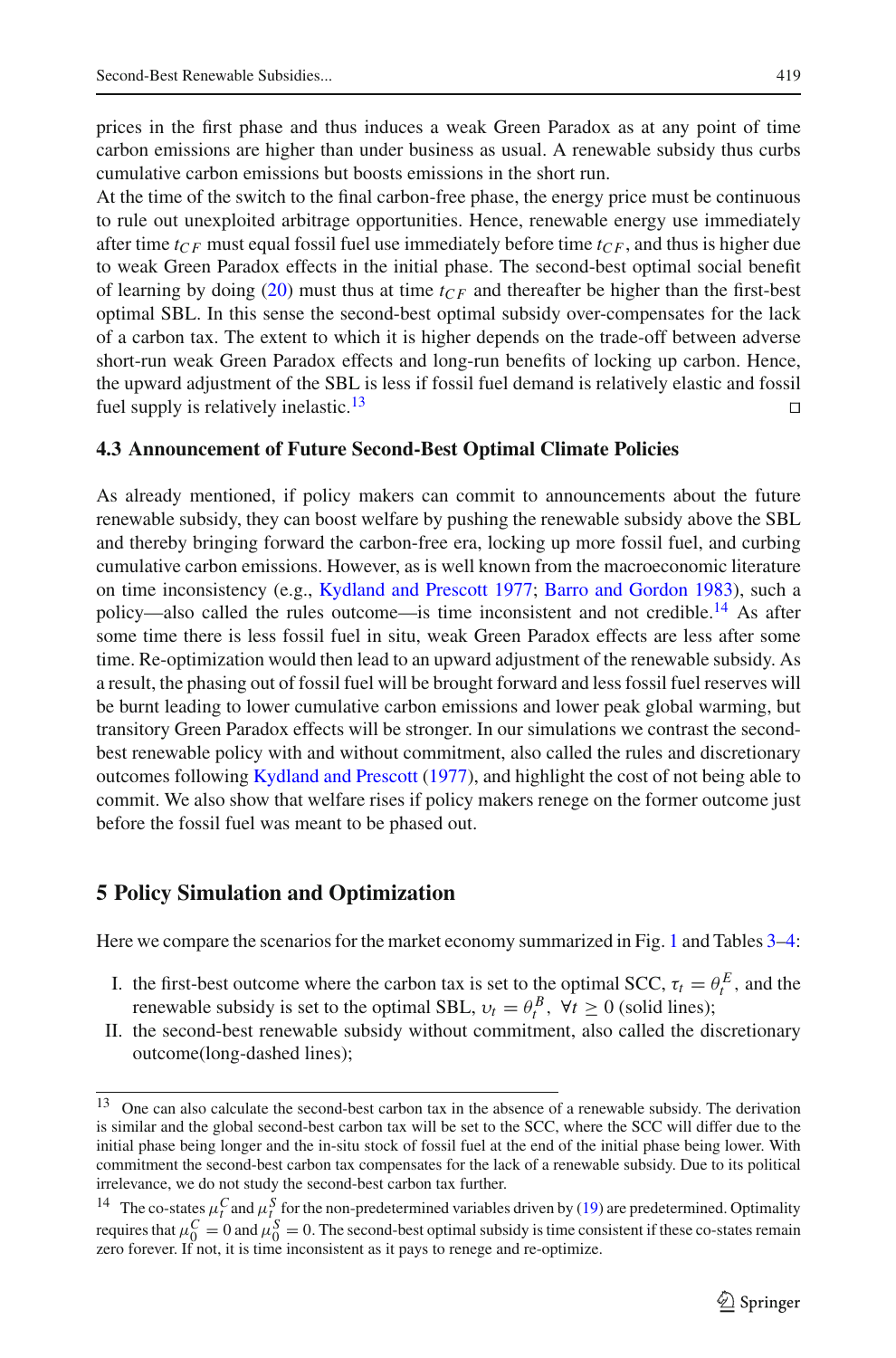#### <span id="page-11-1"></span>**Table 1** Functional forms

| Aggregate production function,<br>$H(K_t, L_t, F_t + R_t)$ | $\left[ (1-\beta) \left( A K_t^\alpha (A_t^L L_t)^{1-\alpha}\right)^{1-1/\vartheta} \right. \nonumber \\ \left. + \beta (\tfrac{F_t+R_t}{\sigma})^{1-1/\vartheta} \right]^\frac{1}{1-1/\vartheta}$ |
|------------------------------------------------------------|----------------------------------------------------------------------------------------------------------------------------------------------------------------------------------------------------|
| Extraction cost fossil energy, $G(S_t)$                    | $\gamma_1(S_0/S)^{\gamma_2}$                                                                                                                                                                       |
| Generation renewable energy, $b(B_t)$                      | $\chi_1 + \chi_2 e^{-\chi_3 B_t}$                                                                                                                                                                  |
|                                                            |                                                                                                                                                                                                    |

<span id="page-11-2"></span>

| $\rho$<br>1%/year | 1/2              | 3.78               | $\alpha$<br>0.35 | 0.06                    | 1/2         | 10%/year         | $K_0$<br>200\$T |
|-------------------|------------------|--------------------|------------------|-------------------------|-------------|------------------|-----------------|
| $A_0^L$           | $\sigma$<br>0.15 | $\gamma_1$<br>0.35 | γ2               | X <sub>1</sub><br>0.563 | X2<br>0.375 | $X_3$<br>0.00375 | $L_{0}$<br>6.5  |

III. the second-best optimal renewable subsidy with pre-commitment, also called the rules outcome (short-dashed lines);

IV. BAU with no carbon tax or renewable subsidy (dot-dashed lines).

In our simulations time runs from 2010 till 2600 and is measured in years.<sup>15</sup> The functional forms and calibration of the carbon cycle, temperature module and global warming damages have been discussed in Sect. [2.](#page-3-0) We choose standard macroeconomic parameter values for capital depreciation and intertemporal preferences and adopt assumptions on near-term productivity and population growth from [Nordhaus](#page-25-11) [\(2014\)](#page-25-11). Current production possibilities imply relatively low fossil fuel extraction costs and an initially high cost for renewable energy generation due to past biases in innovation towards fossil energy production. The calibration of our benchmark scenario reflects this cost structure. We report the functional forms and baseline values of our model put forward in Sects. [3](#page-4-0) and [4](#page-6-0) for key parameter in Tables [1,](#page-11-1) [2](#page-11-2) and refer the reader to Appendix C for more calibration details.

We use a CES production function and elasticity of substitution between energy and the capital-labour aggregate of  $\vartheta$ =0.5. This determines the price elasticity of energy demand. The fossil fuel extraction cost function in Tables [1,](#page-11-1) [2](#page-11-2) implies that the elasticity of abandoned fossil fuel reserves,  $S(T) = S_0 \left[ \left( \frac{b(B_T)}{T} - \frac{v(T)}{T} \right) / \gamma_1 \right]^{-1/\gamma_2}$ , with respect to the cost of renewable energy equals  $1/\gamma_2 = 1$ . This figure can be interpreted as the price elasticity of fossil fuel supply, which we will return to in section [5.5.](#page-16-0)

## **5.1 First Best: How to Quickly De-carbonize and Leave More Fossil Fuel Untapped**

Under the first-best scenario I (see the solid lines) consumption, GDP and the capital stock monotonically increase. The transition to renewable energy takes place smoothly as soon as

<span id="page-11-0"></span><sup>&</sup>lt;sup>15</sup> The problem is solved numerically with the optimization solver CONOPT3 in GAMS. We solve the model in finite time. The turnpike property ensures that all equilibrium paths approach the steady state quickly such that it renders terminal conditions essentially unimportant. In contrast to the first best, the second best needs additional constraints for market equilibrium and private sector behaviour.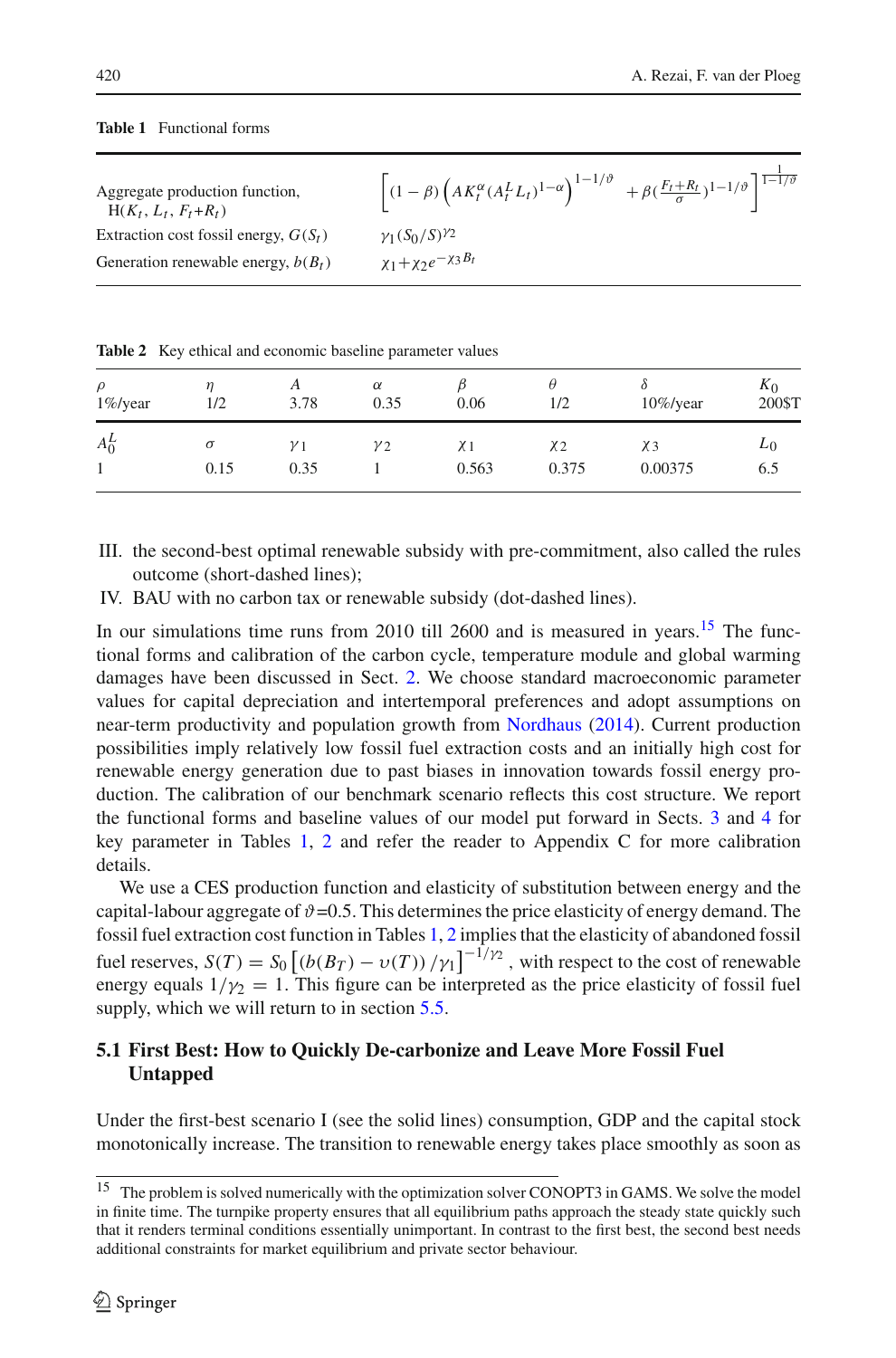

<span id="page-12-0"></span>**Fig. 1** Policy simulations. *Key* first best (*solid lines*), second-best subsidy: discretion (*long-dashed lines*), BAU (*dot-dashed line*), second-best subsidy: rules (*short-dashed lines*). (Color figure online)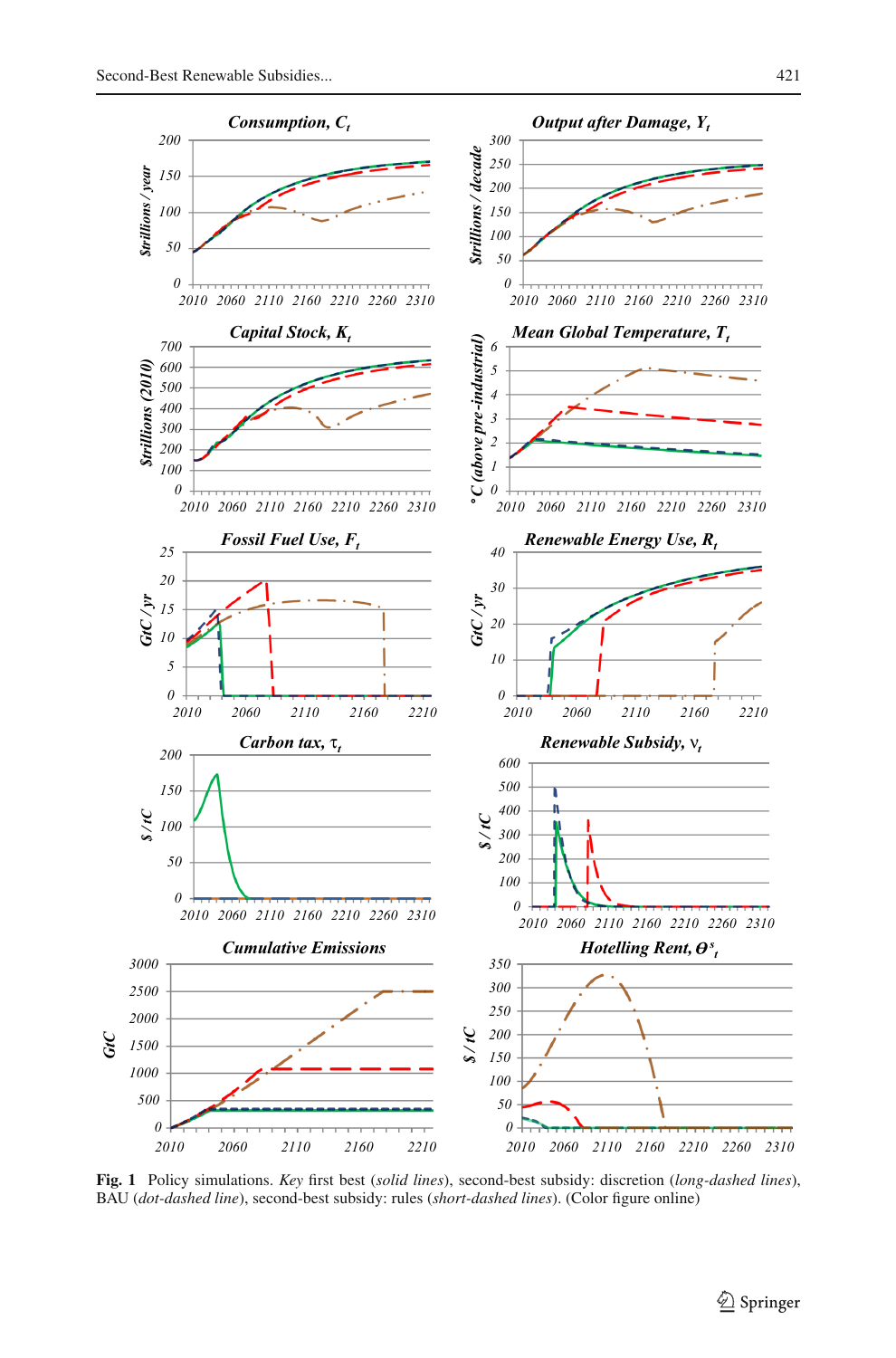<span id="page-13-0"></span>

|                                                    | Fossil fuel only | Renewable only | Carbon used |
|----------------------------------------------------|------------------|----------------|-------------|
| I First best                                       | 2010-2037        | $2041-$        | 320 GtC     |
| II Second-best subsidy: no commitment (discretion) | 2010-2076        | $2083 -$       | 1080 GtC    |
| III Second-best subsidy: commitment (rules)        | $2010 - 2035$    | $2040-$        | 345 GtC     |
| IV Business as usual                               | 2010-2176        | $2177-$        | 2500 GtC    |

#### **Table 3** Transition times and carbon budget

**Table 4** Global carbon taxes, renewable subsidies, and welfare losses

<span id="page-13-1"></span>

|                                          | Welfare loss<br>$(\% \text{ of GDP})$ | Maximum carbon<br>tax $\tau$ (\$/tC) | Maximum renewable<br>subsidy $(\frac{5}{IC})$ | Peak T<br>$(^\circ C)$ |
|------------------------------------------|---------------------------------------|--------------------------------------|-----------------------------------------------|------------------------|
| I First best                             | $0\%$                                 | 175 \$/GtC                           | 350 \$/GtC                                    | 2.1                    |
| II Second-best subsidy: no<br>commitment | $-95%$                                | N/A                                  | 360 \$/GtC                                    | 3.5                    |
| III Second-best subsidy:<br>commitment   | $-6\%$                                | N/A                                  | 510 \$/GtC                                    | 2.2                    |
| IV Business as usual                     | $-598\%$                              | N/A                                  | N/A                                           | 5.1                    |

2037; fossil energy is phased out completely by 2041 (see Table [3\)](#page-13-0). Over this period 320 GtC are burnt, so most of the 4000 GtC of fossil fuel reserves are abandoned. Table [4](#page-13-1) shows that this leads to a peak warming of only 2.1  $\degree$ C or a maximum atmospheric carbon stock of 970 GtC [\[from](#page-24-21) [\(3\)](#page-4-8)[\],](#page-24-21) [which](#page-24-21) [is](#page-24-21) [close](#page-24-21) [to](#page-24-21) [the](#page-24-21) [maximum](#page-24-21) [of](#page-24-21) [a](#page-24-21) [trillion](#page-24-21) [tons](#page-24-21) of [carbon](#page-24-21) [argued](#page-24-21) [for](#page-24-21) [in](#page-24-21) Allen et al.  $(2009)$  $(2009)$ .<sup>[16](#page-13-2)</sup> This rapid and unambiguous first-best transformation towards a carbon-free economy is achieved through the implementation of a carbon tax and a renewable subsidy policy. Both follow an inverted U-shaped time profile. The global carbon tax starts at 109 \$/tC or 30 \$/tCO2 and reaches a maximum of 175 \$/tC or 48 \$/tCO2 at the end of the fossil era, after which the tax falls and becomes obsolete as learning in renewables reduces their cost. The renewable subsidy starts at 350 \$/tC or 95\$/tCO2 in the first period of renewable use and rapidly falls to zero as all learning has occurred by the end of this century. The optimal policy mix, therefore, combines a quick and aggressive subsidy to phase in renewable energy quite early on and a carbon tax which gradually rises and falls to depress fossil energy use until renewable energy sources are competitive.

## <span id="page-13-3"></span>**5.2 Business as Usual and Markov-Perfect Second-Best Policies**

In the business as usual scenario IV (see the dot-dashed lines) both externalities remain uncorrected. As a result the economy uses much more fossil fuel: 2500 GtC in total. Global mean temperature increases by a maximum of  $5.1 \degree C$  matching recent IPCC and IEA estimates for business as usual. The transition to renewable energy occurs much later, in 2176, and abruptly. The reason is that climate benefits of renewable energy and learning go unnoticed and are not fully internalized by the market. The impacts of the climate and learning externalities are large enough to drastically change accumulation paths as temperatures rise. This can be seen

<span id="page-13-2"></span><sup>16</sup> Recent estimates by the IPCC (2014) state that cumulative emissions have to be limited to 790 GtC (with an uncertainty range of 700-860 GtC) if global warming is to remain below 2 ◦C. By 2011 520 GtC had been emitted, giving a remaining carbon budget of only 270 GtC.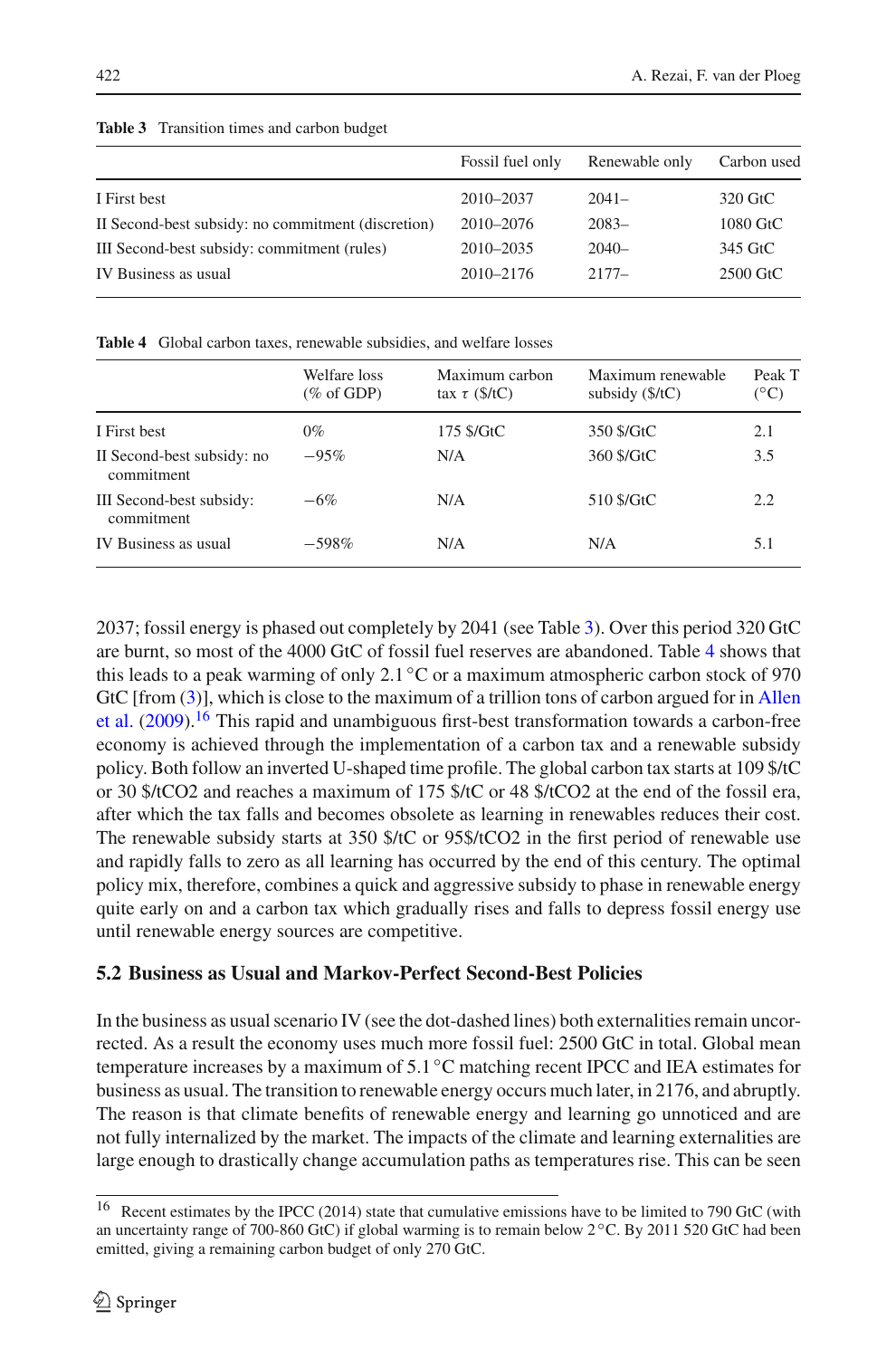in the "kinks" in the business-as-usual paths in Fig. [1](#page-12-0) and is also reflected in the substantial welfare loss of about 6 times initial GDP.<sup>[17](#page-14-0)</sup> Failure to introduce climate policies induces a very long period of fossil fuel extraction leading to high cumulative carbon emissions and high global warming damages. Damages under business as usual are large enough to lower factor returns sufficiently to induce decumulation of capital and a fall in consumption. From 2140-2190 the capital stock falls by 25% from a peak of \$410 trillion to a trough \$310 trillion, consumption drops by 17% from a peak of \$107 trillion to a trough of \$88 trillion. Once extraction costs rise above the cost of renewable energy, the fossil fuel era comes to an end. As the economy switches to renewable energy and stocks of atmospheric carbon recede, the return to capital, the interest rate and investment increase.

Failure to reach an international climate agreement on pricing carbon throughout the world or the political infeasibility of carbon taxes might lead to the implementation of a second-best renewable subsidy. Without commitment such a subsidy delays the transition by about 40 years (long-dashed red lines). The subsidy starts at a similar level as under first-best but the delayed transition increases total carbon use to 1080 GtC (less than half of BAU but still 3 to 4 times the optimal carbon budget) and increases peak temperature significantly to 3.5 ◦C. The reduction of the carbon budget relative to BAU is, however, associated with a weak Green Paradox effect [\(Sinn 2008\)](#page-25-6) in the absence of a correcting carbon tax, because fossil fuel use increases above BAU levels albeit for a shorter period (see *Fossil Fuel Use* panel in Fig. [1\)](#page-12-0).[18](#page-14-1) In the long run more carbon is locked up in the crust of the earth than under BAU. As a result of this, welfare is higher than under BAU and there is no strong Green Paradox effect. The cost of second-best is significant as welfare falls by 95% compared to the first best, but this fall is substantially less than the fall of almost 6 times initial GDP under BAU.

## **5.3 Second-Best Renewable Subsidy with Pre-commitment and Time Inconsistency**

To facilitate comparison with [Kalkuhl et al.](#page-24-3) [\(2013](#page-24-3)), we also indicate in Fig. [1](#page-12-0) (see the shortdashed lines) the effects of second-best optimal renewable subsidies when pre-commitment is feasible. It is clear from the simulations that with pre-commitment the renewable subsidy is pushed above the SBL as this brings forward the carbon-free era by more than four decades relative to the case without commitment and close to the first-best timing (from 2083 to 2040). It also locks up more fossil fuel in the crust of the earth. There is some acceleration of global warming in the short run arising from the weak Green Paradox effect, but more fossil fuel is locked up in the long run and therefore cumulative emissions and peak global warming are cut down (from 1080 to 345 GtC and from 3.5 to  $2.2\degree$ C). Although carbon emissions are higher by 25 GtC and global mean temperature by  $0.1\degree$ C relative to the firstbest outcome, this is exclusively due to short-run weak Green Paradox effects. In the absence of carbon taxation, fossil fuel prices are depressed relative to BAU under the second-best subsidy for renewable energy as global warming is forced down to a figure that is very close to the first-best outcome. To mimic the first-best outcome while having to accept somewhat higher fossil fuel use during the fossil era, renewable energy needs to be phased in earlier than first-best. These inefficiencies are relatively small and welfare falls by less than 6%

<span id="page-14-0"></span><sup>&</sup>lt;sup>17</sup> [Stern](#page-25-16) [\(2007\)](#page-25-16) expresses cost of inaction in annuity terms; Nordhaus (2008) in terms of today's consumption. We calculate the difference in the total welfare, evaluated at initial prices, and express it as a share of initial GDP. Our welfare measure equals the loss due to inaction as a share of initial GDP.

<span id="page-14-1"></span><sup>&</sup>lt;sup>18</sup> Under Leontief production technology, there are no Green Paradox effects as the energy demand is a fixed proportion of output.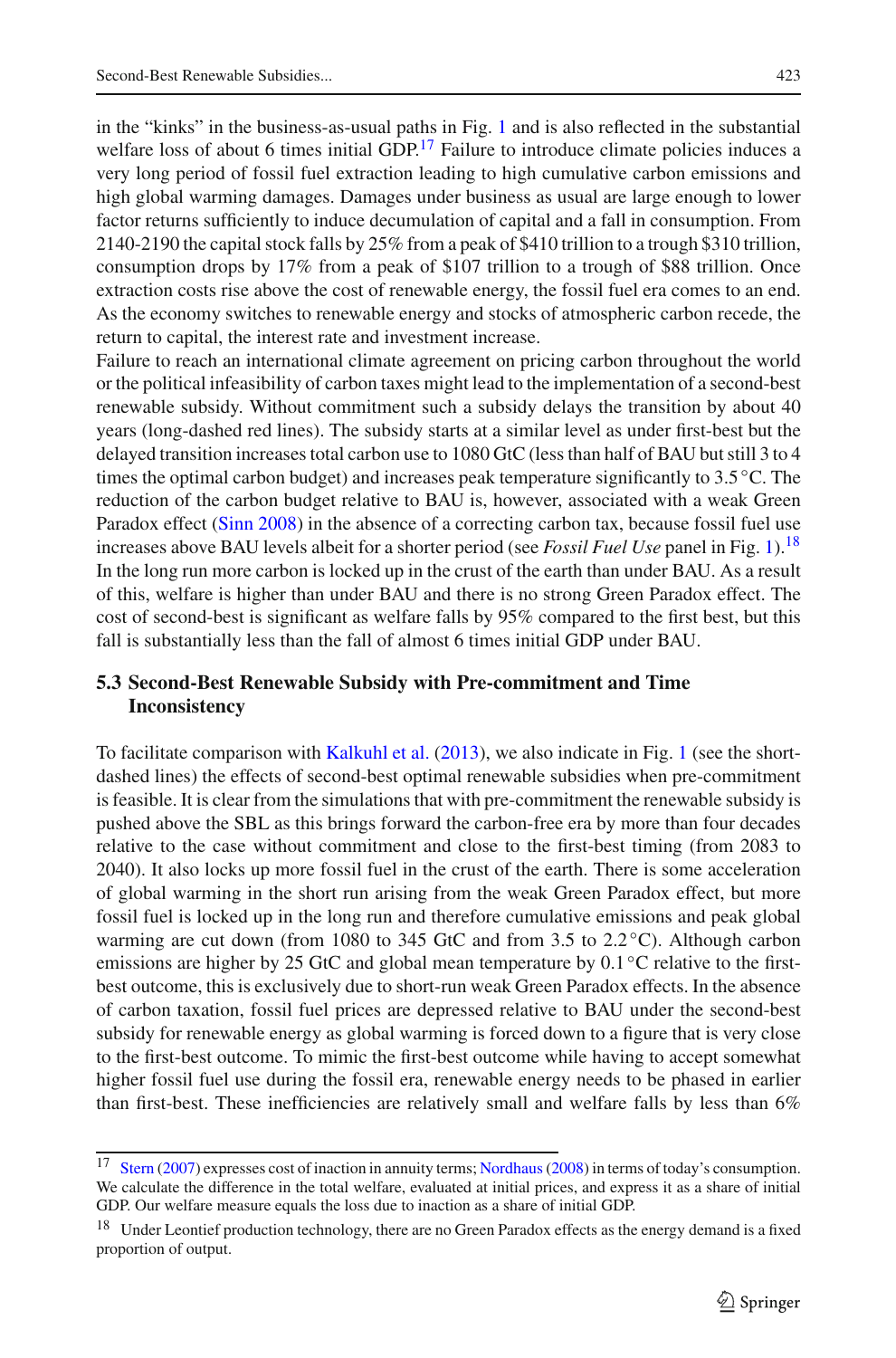relative to the first-best outcome, which is a lot less than the loss of 95% of initial GDP if pre-commitment to future climate policies is infeasible.

Alas, the pledges of policy makers regarding the second-best optimal policy with commitment are not credible if commitment breaks down and there is an incentive to deviate from the initial policy announcement later on. To illustrate this time inconsistency, we give policy makers the option to re-optimize after 25 years. This leaves only 5 years of fossil fuel use and 55 GtC to be burnt. Policy makers renege on their announcements by subscribing to more ambitious climate targets: the subsidy for renewable energy is increased by almost 10% to 50 \$/tC and as a result cumulative carbon emissions are depressed by nearly 15 GtC as the linkage to the weak Green Paradox effect with higher fossil fuel use in the first 25 years is severed. In choosing to surprise private agents by pushing up subsidies for renewable energy, expectations are falsified and welfare is increased by 0.1% and peak temperature is lowered by a tiny amount  $(0.03 \degree C)$  relative to the second-best outcomes. This occurs at the expense of a tiny additional weak Green Paradox effect. This illustrates that, in the absence of a credible and effective commitment mechanism, the second-best renewable subsidies calculated under the assumption are pre-commitment are likely to be reneged on and are thus time inconsistent. If pre-commitment cannot be guaranteed, the second-best renewable energy subsidies calculated under the assumption of no pre-commitment and discussed in Sect. [5.2](#page-13-3) will be relevant as they are credible and time consistent albeit at the expense of lower welfare and higher peak warming. Our results demonstrate the importance of commitment devices in climate policy.

## **5.4 Time Paths for the Market Price of Fossil Fuel and Renewable Energy**

The weak Green Paradox effects are best seen when plotting the market prices of energy, depicted in Fig. [2.](#page-16-1) The price of fossil energy consists of the sum of marginal extraction cost and the Hotelling rent plus any carbon tax [see Eq.  $(10a)$  $(10a)$ ]. The market price of renewable energy is set to its production cost minus any learning subsidy [see Eq. [\(10b](#page-5-2))]. Initially prices are rising in all scenarios and only on these rising sections are fossil fuels used. The solid black line gives the initial cost of renewable energy.

First, consider the business as usual scenario IV (see the dot-dashed line) where the carbon tax and the subsidy are set to zero. The market cost of renewable energy is above the market price of fossil energy and constant without any learning by doing through learning by doing from past production and/or subsidy. Fossil fuel is in use initially and its price rises due to increasing extraction costs and the increasing Hotelling rents. As extraction costs approach the back-stop price, the fossil fuel era draws to an end and the Hotelling rent falls. This fall in the Hotelling rent mitigates rising extraction costs and prolongs the era of fossil fuel use. In its final period, the scarcity value reaches zero and extraction costs equal renewable unit costs. After this switch point, the cost of fossil energy, consisting now only of the extraction cost component, remains constant. Due to learning by doing, the cost of producing renewable energy falls quickly and approaches its lower floor.

With a second-best subsidy without commitment, scenario II (see the long-dashed line), the market price of energy falls below its business-as-usual level as fossil fuel owners anticipate that their resources will be worth less in the future. Lower market prices temporarily stimulate higher fossil fuel use (of up to 28%), faster extraction, and acceleration of global warming. Once the SBL is sufficiently high to make fossil fuel uncompetitive, renewable energy is produced and energy prices start to fall as past learning lowers production costs.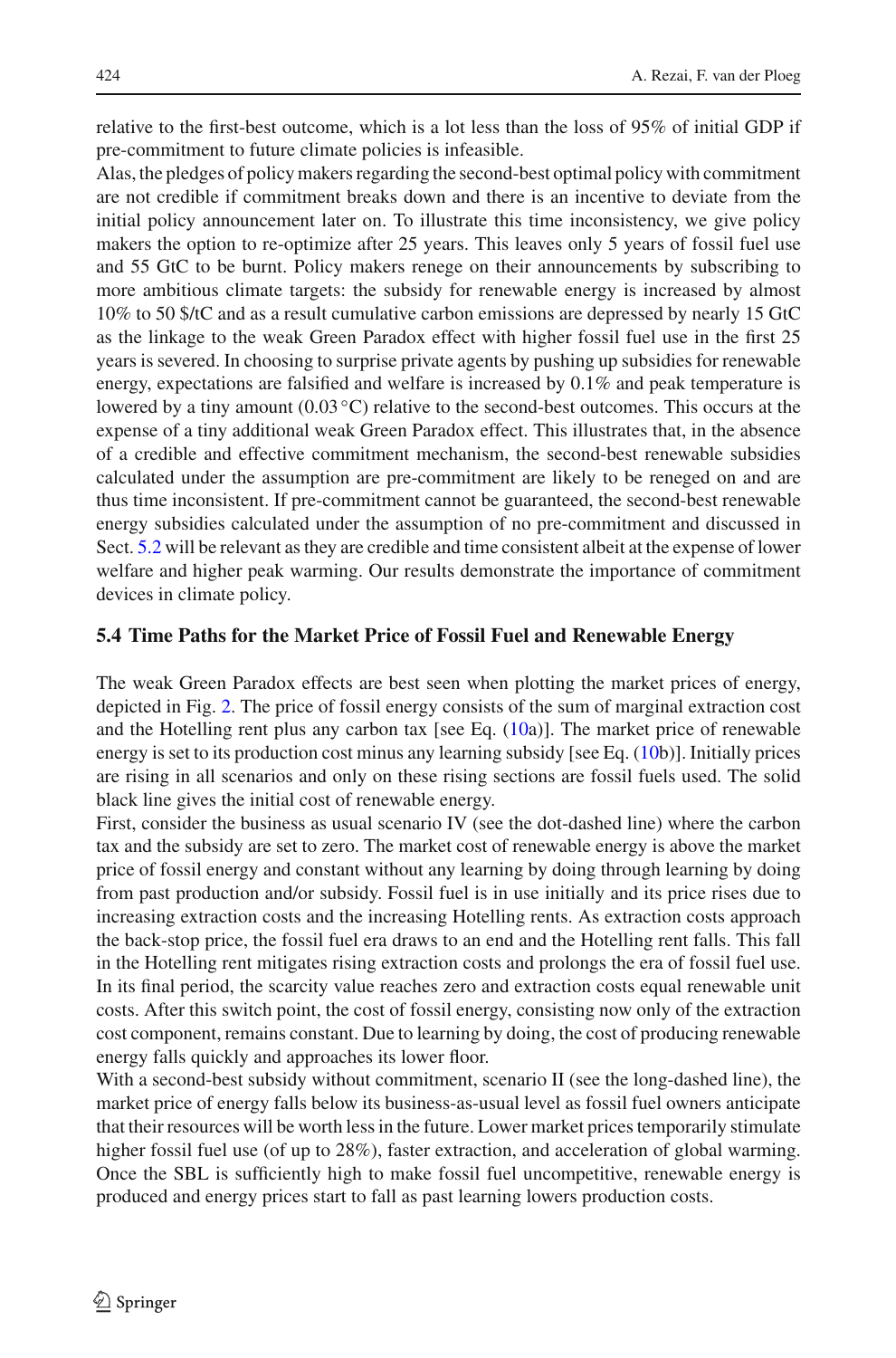<span id="page-16-1"></span>

First best policy, scenario I (see the solid line), precludes the weak Green Paradox effect by setting a carbon tax which equals the SCC. This lifts energy prices above BAU levels initially. The tax allows enables an earlier transition to renewable energy.

The second-best subsidy with pre-commitment, scenario III (see the short-dashed line) compensates for the missing carbon tax by increasing the renewable energy subsidy beyond the SBL. Energy prices are lower initially and kept lower for longer as the subsidy prices fossil energy out of the market to ensure learning makes renewable energy competitive even as the subsidy recedes.

### <span id="page-16-0"></span>**5.5 Robustness of Optimal Climate Policy**

Table [5](#page-17-0) shows the sensitivity of all policy scenarios to key parameter values. It can be shown analytically that a higher price elasticity of energy demand and a lower price elasticity of fossil fuel reserves increase the magnitude of the Green Paradox effect and thus strengthen the importance of the ability to commit [\(van der Ploeg 2016\)](#page-25-5). To illustrate this, we first increase the elasticity of substitution between energy and the other inputs in the aggregate production function from  $\vartheta = 0.5$  to 1 as this corresponds to a higher price elasticity of energy demand. The higher price elasticity allows substitution away from fossil fuel in each period, so in the first-best scenario less carbon is used although the transition occurs later. The decrease in fossil fuel consumption also delays the climate crisis and ameliorates the fall in consumption so that the welfare loss under BAU falls considerably relative to the baseline case of less substitutability. The substitutability of fossil fuel, however, heightens the short-run Green Paradox effects and the welfare loss under commitment increase in absolute terms and under the absence of commitment relative to BAU.

In contrast, we also increase the convexity of extraction costs by increasing  $\gamma_2$  from 1 to 2 and thereby lower the price elasticity of final fossil fuel reserves from 1 to 0.5. This severely limits the economic viability of fossil fuels and reduces the carbon budget by as much as one third relative to the baseline calibration. Lower cumulative fossil fuel lowers the Hotelling rent and now limits the Green Paradox effect. The value of commitment, measured in the welfare reduction in the loss of commitment, falls almost by one half.

We also present simulations for variations in the rate of productivity growth and the pure time preference. Lowering productivity growth makes climate policy more ambitious (with an intertemporal inequality aversion greater than 1) as future generations will have lower material well-being and lower levels of climate damage are justified. The carbon budgets and peak warming relative to baseline do not change significantly, however, as fossil fuel is used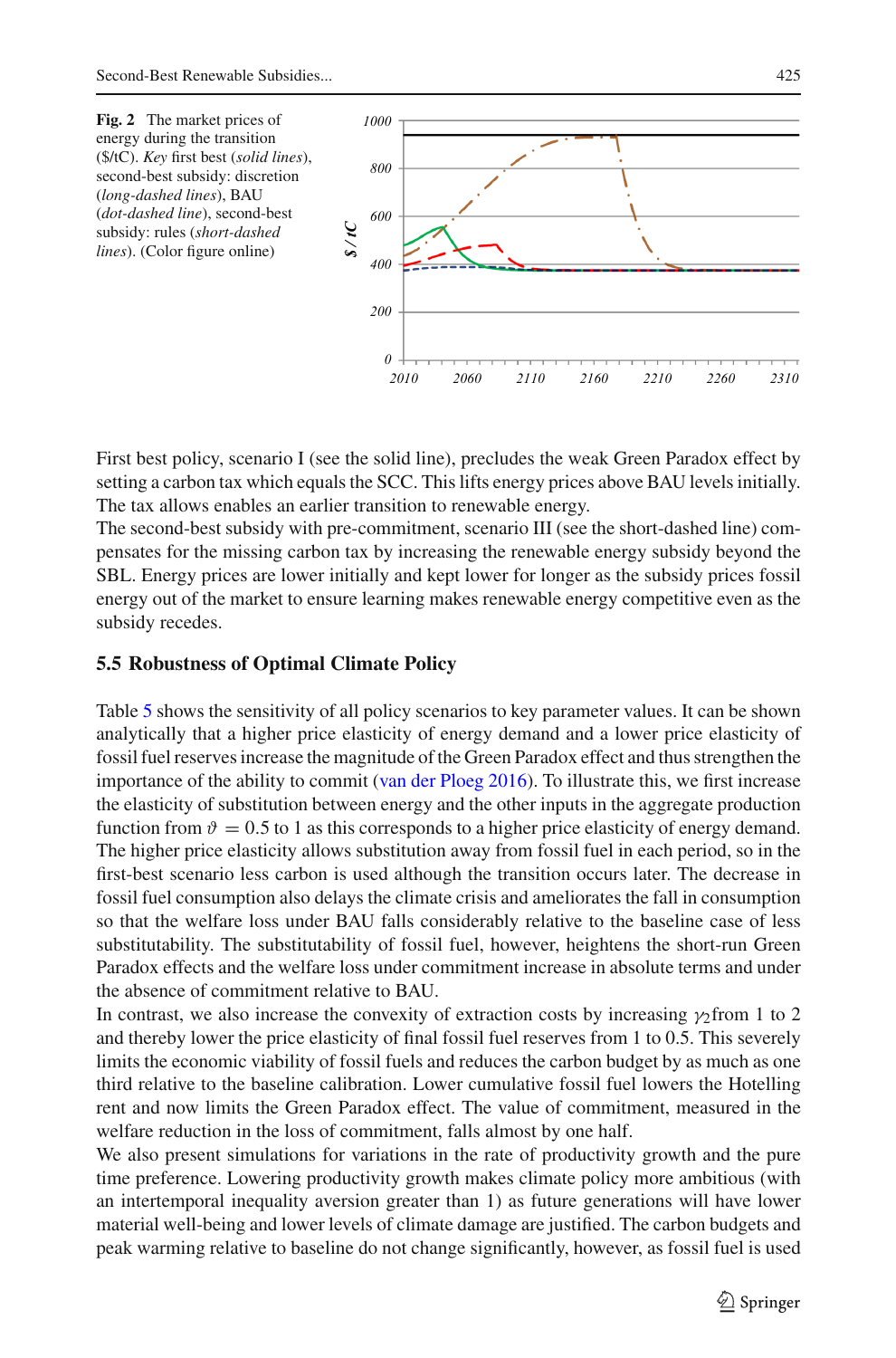| Table 5 Sensitivity of peak warming, carbon budget, and welfare loss |                                 |                |                   |               |                                 |               |                  |
|----------------------------------------------------------------------|---------------------------------|----------------|-------------------|---------------|---------------------------------|---------------|------------------|
| Scenario                                                             | First best                      |                |                   |               | Business as usual               |               |                  |
|                                                                      | Fossil only                     | Renewable only | Peak warming (°C) | Carbon budget | Peak warming (°C)               | Carbon budget | Welfare loss (%) |
| <b>Baseline</b>                                                      | 2010-2037                       | $2041 -$       | $\overline{c}$    | 316 GtC       |                                 | 2502 GtC      | $-598$           |
| More elastic energy demand                                           | 2010-2040                       | $2043 -$       | $\overline{2.1}$  | 304 GtC       | 5.0                             | 2506 GtC      | $-436$           |
| More elastic reserves                                                | $0 - 2035$<br><b>201</b>        | 2038-          | $\frac{0}{2}$     | 279 GtC       | $\frac{1}{4}$                   | 1557 GtC      | $-259$           |
| Lower economic growth                                                | $0 - 2039$<br>$\overline{201}$  | 2044           | $\overline{21}$   | 316 GtC       | $\overline{51}$                 | 2501 GtC      | $-546$           |
| Higher time preference                                               | $0 - 2063$<br>201               | $2067 -$       | 2.8               | 677 GtC       |                                 | 2506 GtC      | $-31$            |
| Scenario                                                             | Second Best w. Commitment       |                |                   |               | Second Best w/o. Commitment     |               |                  |
|                                                                      | Peak warming (°C) Carbon budget |                | Welfare loss (%)  |               | Peak warming (°C) Carbon budget |               | Welfare loss (%) |
| Baseline                                                             | 2.2                             | 345 GtC        | $-6.0$            |               | 3.5                             | 1080 GtC      | $-95$            |
| More elastic energy demand                                           | 2.2                             | 364 GtC        | $-11.4$           |               | 3.5                             | 1085 GtC      | $-94$            |
| More elastic reserves                                                | 2.1                             | 310 GtC        | $-4.3$            |               | 2.8                             | 683 GtC       | $-35$            |
| Lower economic growth                                                | 2.2                             | 347 GtC        | $-6.8$            |               | 3.5                             | 1119 GtC      | $-105$           |
| Higher time preference                                               | 2.9                             | 714 GtC        | $-2.6$            |               | $\frac{0}{4}$                   | 1462 GtC      | $-14$            |
|                                                                      |                                 |                |                   |               |                                 |               |                  |

<span id="page-17-0"></span>Table 5 Sensitivity of peak warming, carbon budget, and welfare loss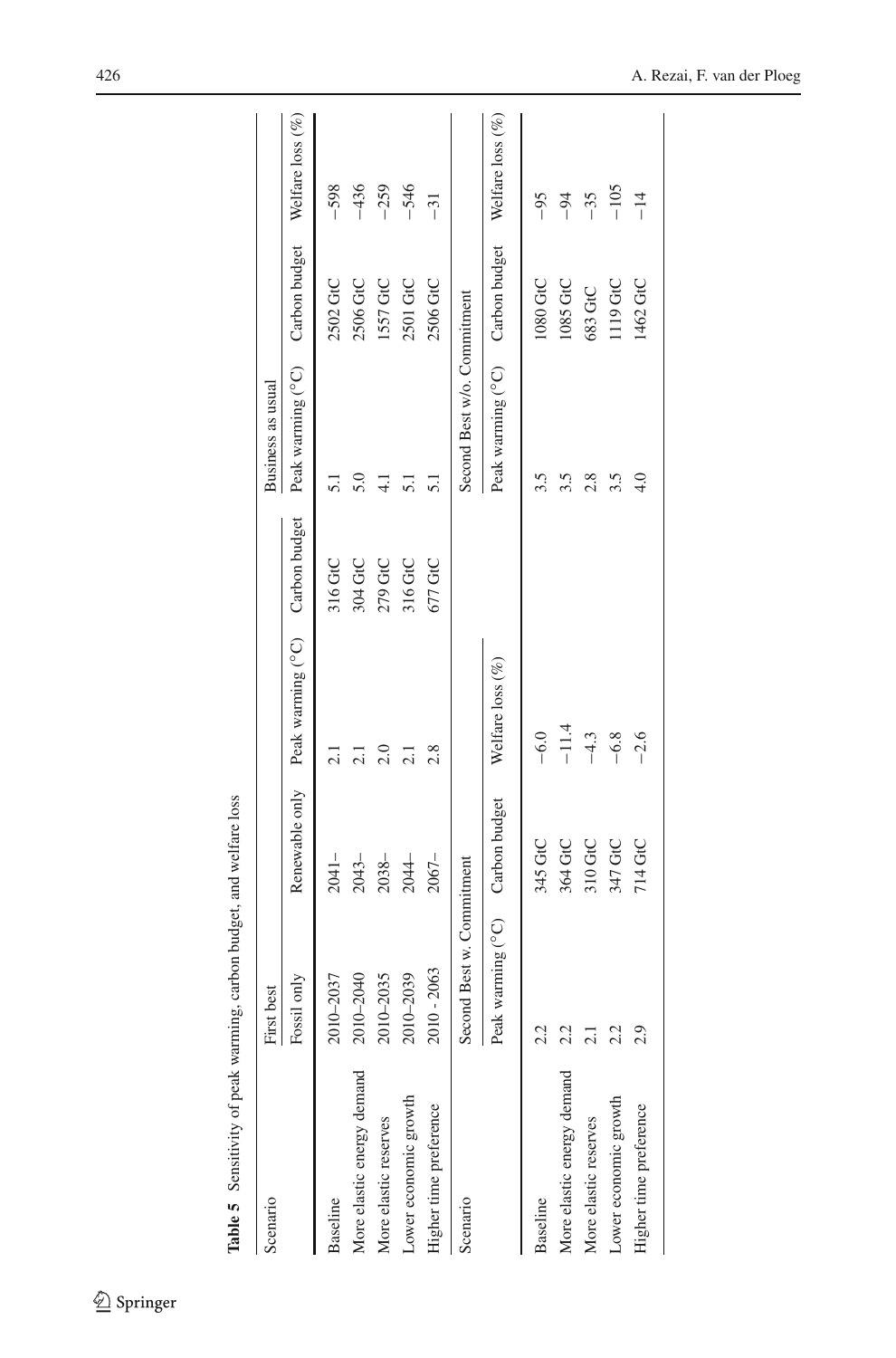at a lower rate for longer. A higher rate of pure time preference increases the consumption discount rate which makes climate policy less ambitious and lowers the social cost of carbon. Peak warming and the carbon budget increase significantly to 2.8 ℃ and 677 GtC. The consumption discount rate, however, also lowers the trend growth rate of the economy and ameliorates the problems of the climate externality and commitment.

## <span id="page-18-0"></span>**6 Conclusion**

Our integrated assessment of climate change and Ramsey growth highlights the costs associated with second-best climate policies which apply when policy makers fail to price carbon. While the first-best climate policy prices carbon and subsidizes renewable use to curb fossil fuel use, promote substitution away from fossil fuel towards renewable energy sources, increase untapped fossil fuel, and bring forward the carbon-free era, we show that secondbest policy has significant costs in terms of welfare and peak warming. The first-best policy mix limits the total amount of carbon burnt to 320 GtC and peak warming to 2.1 ◦C, whereas under the Markov-perfect second-best policy 1080 GtC are burnt and temperature rises by as much as 3.5 ◦C. The associated welfare loss amounts to nearly today's world GDP compared to a welfare loss of almost 6 times today's world GDP under business as usual which sees global warming rise to  $5.1 \text{ °C}$  as the total amount of carbon burnt is much higher (2500 GtC). A subsidy to renewable energy without taxing fossil fuel encourages higher fossil fuel use in the short run (up to 30% above fossil fuel use under business as usual), but locks up more carbon and curbs cumulative carbon emissions.

Previous studies on second-best climate policy have assumed, somewhat unrealistically, that pre-commitment to announced policies by policy makers is possible, thus finding that the absence of a carbon tax does not add significant welfare losses. Our results show that these findings are due to the assumption of commitment which allows an energy transition that is very close to the first best. Due weak Green Paradox effects, however, cumulative carbon emissions increase by 25 to 345 GtC and peak warming to 2.3 ◦C. This slight increase in temperature lowers welfare by 6% of initial GDP. Welfare is higher than under business as usual (no strong Green Paradox effect), since the second-best optimal subsidy locks up more carbon in the earth and limits peak global warming. However, the second-best policy is not credible as it pays policy makers to renege and push up the renewable energy subsidy even more after some time has lapsed.

Business as usual induces peak warming of 5.1 ◦C. The welfare loss without policy is almost 6 times today's world GDP. Second-best renewable subsidies are, therefore, better than doing nothing, but are insufficient to combat climate change. It is important that renewable subsidies are complemented by a carbon tax to avoid excessive extraction in the short run associated with the weak Green Paradox effect. If policy makers can pre-commit to announced renewable subsidies, they can do better but they would have an incentive to renege and therefore such announcements are not credible.

Our main message is that one has to be careful in taking second-best policies at face value, when it turns out that they are derived under the assumption of credible commitment to future policies. Such commitment to future climate policies is rarely seen which leads to much less ambitious the second-best optimal climate policies. A crucial direction of research for economists, lawyers, and political scientists interested in climate policy is to examine how such commitment can be brought about. Fortunately, there is a voluminous literature in macroeconomics and monetary economics to draw on. For example, [Barro and Gordon](#page-24-28)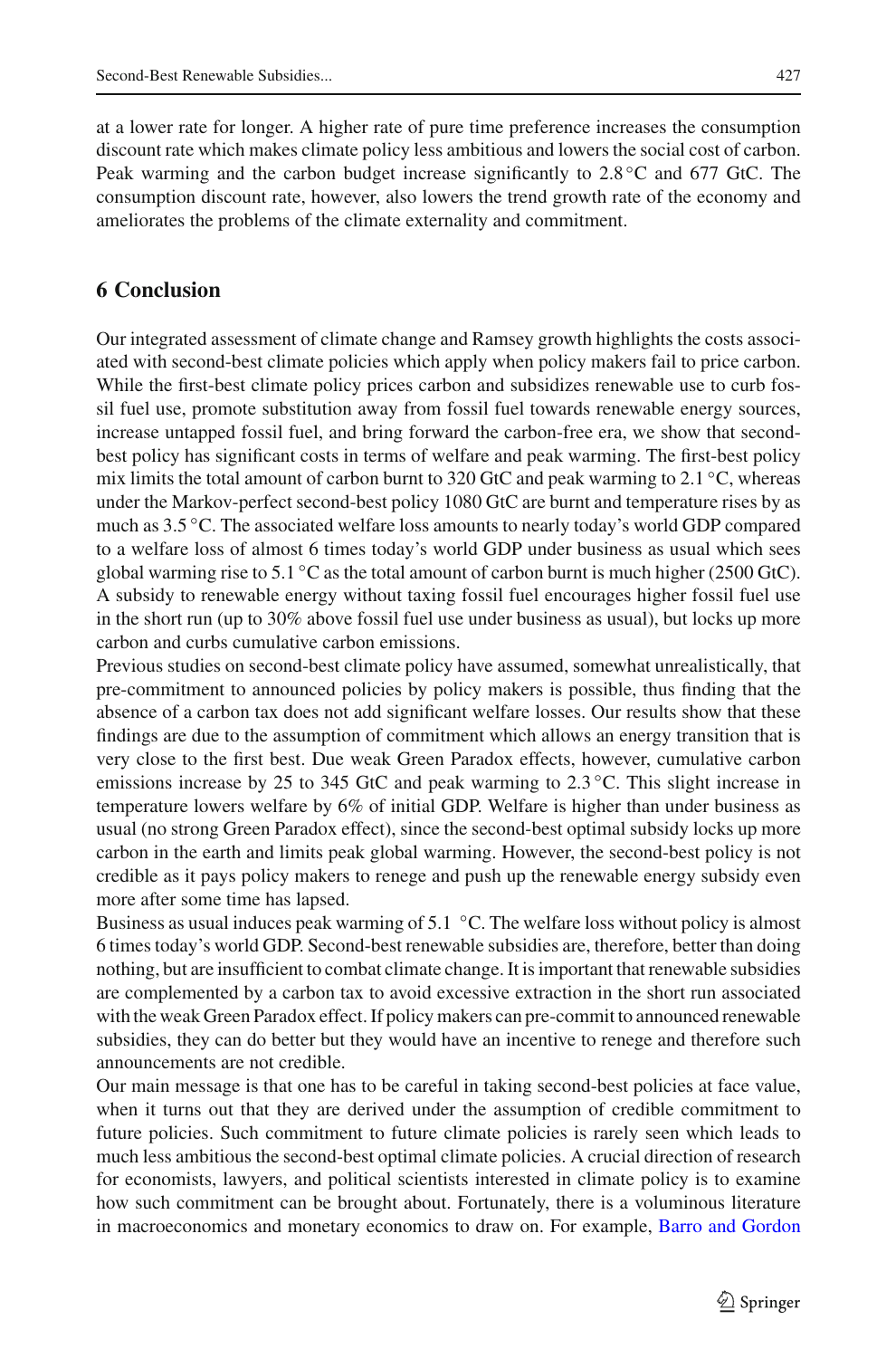[\(1983](#page-24-28)) show that, in an infinitely repeated game between policy makers and private agents, sufficient reputation can be built up for the policy makers not to renege on their announcements provided that the discount rate is not too high and punishments for deviating from the rules outcome are high enough. If policy makers have insufficient reputation, they have to fall back on the less attractive discretion outcome. More interesting is perhaps [Rogoff's](#page-25-17) [\(1985\)](#page-25-17) argument that the political process appoints a president of the central bank who is more conservative (inflation averse) than the median (and pivotal) voter. Monetary economists have long advocated that commitment to a sound monetary policy requires a clear and simple mandate and an independent central bank. Adapting these arguments, [Helm et al.](#page-24-29) [\(2003\)](#page-24-29) argue for a politically independent central carbon bank. Such a carbon bank should be free of political influences, be given a clear mandate of ensuring that temperature will never exceed  $2^{\circ}$ C, and be headed by a president committed to even more stringent policy. Such institutions can help to build commitment to a credible climate policy.

Finally, we should make a caveat. Our IAM features perfect substitution between fossil fuel and renewable energy. This leads to discrete phases of energy use, which thankfully makes the calculation of the second-best policies with and without commitment relatively straightforward. Although this assumption gives clear insights into the levers of time-inconsistent policies, when one has imperfect substitution between fossil fuel and renewable energy the calculation of solving the second-best optimal policies without commitment requires solving intricate dynamic programming problems[.19](#page-19-0) This is the challenge for future research.

**Open Access** This article is distributed under the terms of the Creative Commons Attribution 4.0 International License [\(http://creativecommons.org/licenses/by/4.0/\)](http://creativecommons.org/licenses/by/4.0/), which permits unrestricted use, distribution, and reproduction in any medium, provided you give appropriate credit to the original author(s) and the source, provide a link to the Creative Commons license, and indicate if changes were made.

## **7 Appendix A: Proof of Proposition [1](#page-5-4)**

The adjoined Lagrangian for our model reads:

$$
L = \sum_{t=0}^{\infty} (1+\rho)^{-t} \left[ L_t U_t (C_t/L_t) - \mu_t^S (S_{t+1} - S_t + F_t) - \mu_t^B (B_{t+1} - B_t - R_t) \right]
$$
  
+ 
$$
\sum_{t=0}^{\infty} (1+\rho)^{-t} \left[ \mu_t^P (E_{t+1}^P - E_t^P - \varphi_L F_t) + \mu_t^T \left\{ E_{t+1}^T - (1-\varphi) E_t^T - \varphi_0 (1-\varphi_L) F_t \right\} \right]
$$
  
- 
$$
\sum_{t=0}^{\infty} (1+\rho)^{-t} \lambda_t
$$
  

$$
\left[ K_{t+1} - (1-\delta) K_t - Z (E_t^P + E_t^T) H (K_t, L_t, F_t + R_t) + G (S_t) F_t + b (B_t) R_t + C_t \right],
$$

where  $\mu_{t_0}^S$  denotes the shadow value of in-situ fossil fuel,  $\mu_t^B$  the shadow value of learning by doing,  $\mu_t^P$  and  $\mu_t^T$  the shadow disvalue of the permanent and transient stocks of atmospheric carbon, and  $\lambda_t$  the shadow value of manmade capital. Necessary conditions for a social opti-

<span id="page-19-0"></span><sup>&</sup>lt;sup>19</sup> One could make use of the sophisticated dynamic programming algorithms used in [Lemoine and Traeger](#page-24-24) [\(2014\)](#page-24-24) and [Lontzek et al.](#page-24-25) [\(2015\)](#page-24-25), but these will require a lot of adaptation as the second-best Markov-perfect optimization problem cannot be solved as a command optimum.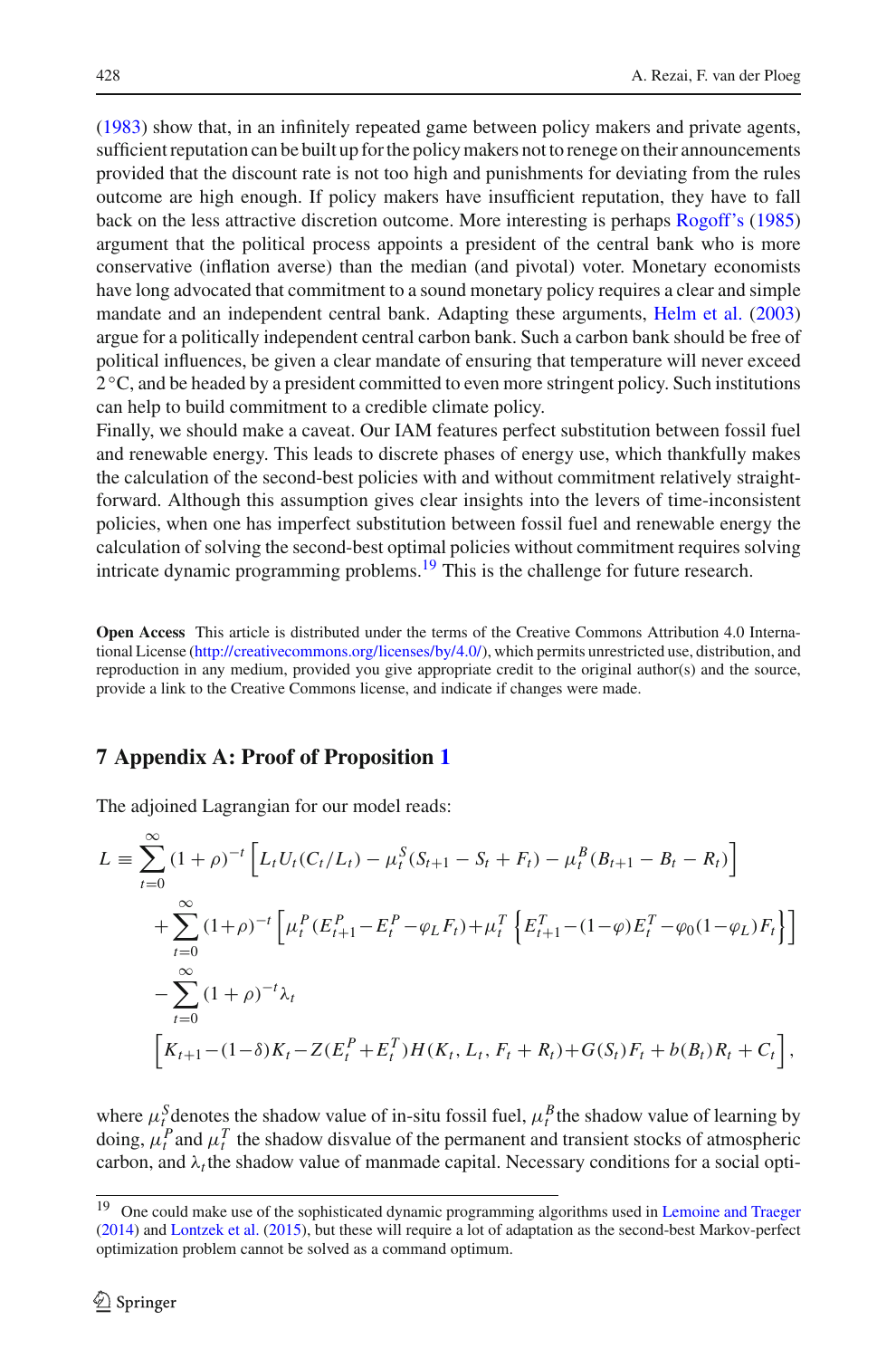<span id="page-20-0"></span>mum are:

$$
U'(C_t/L_t) = (C_t/L_t)^{-1/\eta} = \lambda_t,
$$
\n(22a)

$$
Z_t H_{F_t+R_t} \le G(S_t) + \left[\mu_t^S + \varphi_L \mu_t^P + \varphi_0 (1 - \varphi_L) \mu_t^T\right] / \lambda_t, \quad F_t \ge 0, \quad \text{c.s.,} \tag{22b}
$$

$$
Z_t H_{F_t+R_t} \le b(B_t) - \mu_t^B / \lambda_t, \quad R_t \ge 0, \quad \text{c.s.,}
$$
\n
$$
(22c)
$$

$$
(1 - \delta + Z_{t+1} H_{K_{t+1}}) \lambda_{t+1} = (1 + \rho) \lambda_t,
$$
\n(22d)

$$
\mu_{t+1}^S = (1+\rho)\mu_t^S + G'(S_{t+1})F_{t+1}\lambda_{t+1},\tag{22e}
$$

$$
\mu_{t+1}^B = (1+\rho)\mu_t^B - b'(B_{t+1})R_{t+1}\lambda_{t+1},\tag{22f}
$$

$$
\mu_{t+1}^P = (1+\rho)\mu_t^P + Z'(E_{t+1}^P + E_{t+1}^T)H_{t+1}\lambda_{t+1},\tag{22g}
$$

$$
(1 - \varphi)\mu_{t+1}^T = (1 + \rho)\mu_t^T + Z'(E_{t+1}^P + E_{t+1}^T)H_{t+1}\lambda_{t+1}.
$$
 (22h)

Equations [\(22a](#page-20-0)) and [\(22d](#page-20-0)) yield the Euler Eq. [\(9\)](#page-5-1). The Kuhn-Tucker conditions [\(22b](#page-20-0)) and [\(22c](#page-20-0)) give [\(10a](#page-5-2)) and [\(10b](#page-5-2)) after defining  $\theta_t^S \equiv \mu_t^S / \lambda_t$ ,  $\theta_t^B \equiv \mu_t^B / \lambda_t$  and  $\theta_t^E \equiv [\varphi_L \mu_t^P + \varphi_0 (1 - \varphi_L) \mu_t^T] / \lambda_t$  in final good units. [\(22e](#page-20-0)) and [\(22d](#page-20-0)) yield the Hotelling rule

$$
\theta_{t+1}^S = (1 + r_{t+1})\theta_t^S + G'(S_{t+1})F_{t+1}.
$$
\n(23)

<span id="page-20-1"></span>Forward summation over time of  $(23)$  and using the transversality conditions gives  $(11)$ . Equations [\(22f](#page-20-0)) and [\(22d](#page-20-0)) yield

$$
\theta_{t+1}^B = (1 + r_{t+1})\theta_t^B + b'(B_{t+1})R_{t+1}.
$$
\n(24)

<span id="page-20-3"></span><span id="page-20-2"></span>Forward summation over time of  $(24)$  and using the transversality conditions yields (12). Defining  $\theta_t^P \equiv \mu_t^P / \lambda_t$  and  $\theta_t^T \equiv \mu_t^T / \lambda_t$  in final good units we use [\(22g\)](#page-20-0), [\(22h\)](#page-20-0) and [\(22a\)](#page-20-0) to get:

$$
\theta_{t+1}^P = (1 + r_{t+1})\theta_t^P + Z'(E_{t+1}^P + E_{t+1}^T)H_{t+1},
$$
\n(25a)

$$
(1 - \varphi)\theta_{t+1}^T = (1 + r_{t+1})\theta_t^T + Z'(E_{t+1}^P + E_{t+1}^T)H_{t+1}.
$$
 (25b)

Solving [\(25a\)](#page-20-3) and [\(25b\)](#page-20-3), using the transversality conditions and  $\theta_t^E \equiv \varphi_L \theta_t^P + \varphi_0 (1 - \varphi_L) \theta_t^T$ , we obtain Eq.  $(13)$ .

## **8 Appendix B: Proof of Proposition [4](#page-9-3)**

The Lagrangian for the final phase of the second-best outcome is defined as

$$
\Lambda = \sum_{t=t_R}^{\infty} (1+\rho)^{-t} L_t \left[ \frac{(C_t/L_t)^{1-1/\eta} - 1}{1 - 1/\eta} \right] \n+ \lambda_t^B \left[ B_{t+1} - B_t + Y_{b(B_t) - v_t}(E_t, K_t, L_t,., b(B_t) - v_t) \right] \n+ \lambda_t^K \left[ K_{t+1} - K_t - Y(E_t, K_t, L_t,., b(B_t) - v_t) \right] \n+ C_t - v_t Y_{b(B_t) - v_t}(E_t, K_t, L_t,., b(B_t) - v_t) \n+ \mu_t^C \left[ C_{t+1} - \left( \frac{1 + Y_{K_{t+1}}(E_{t+1}, K_{t+1}, L_{t+1,., b(B_{t+1}) - v_{t+1})}{1 + \rho} \right)^{\eta} \left( \frac{L_{t+1}}{L_t} \right) C_t \right],
$$
\n(26)

 $\hat{\mathfrak{D}}$  Springer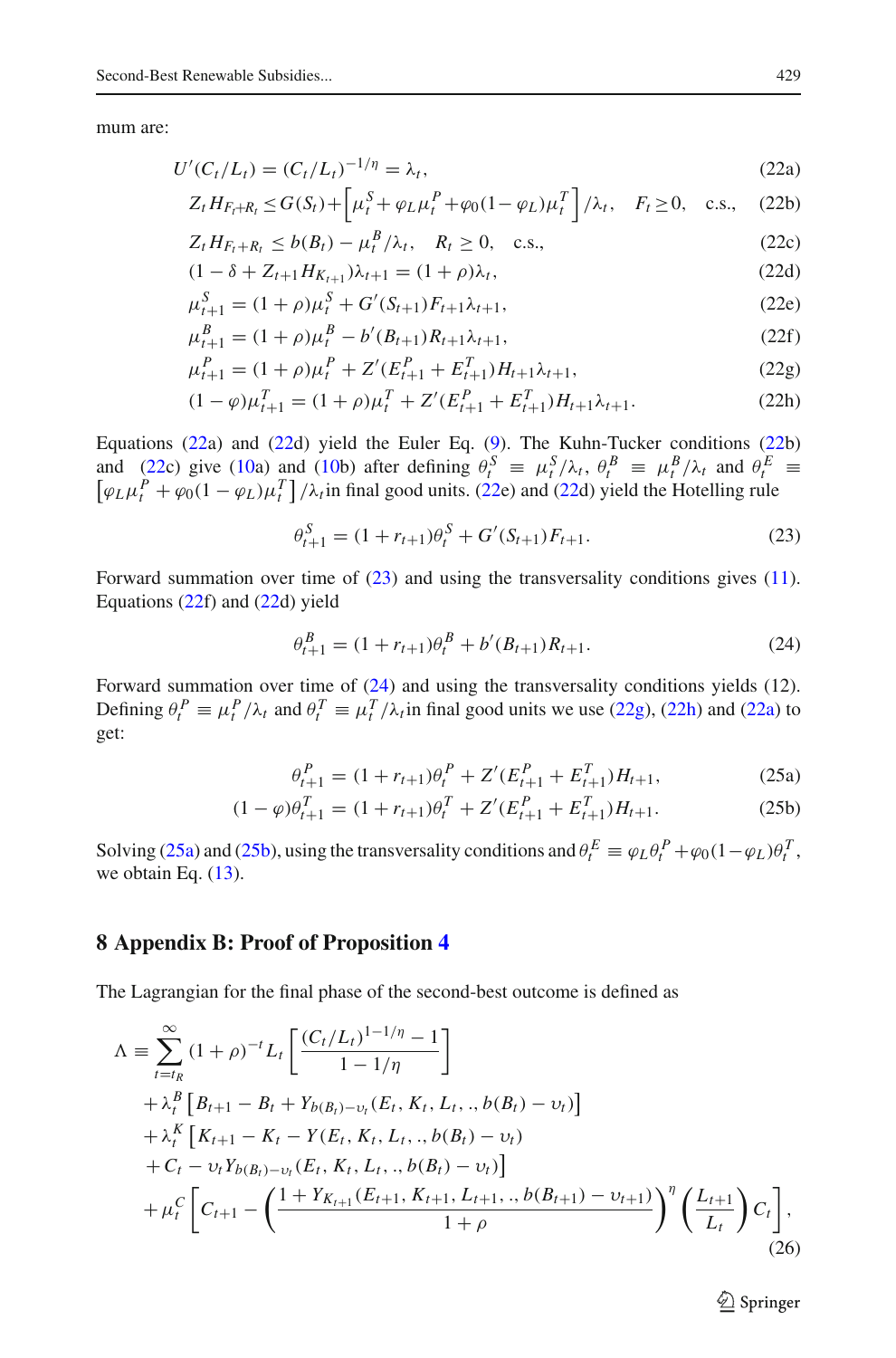<span id="page-21-0"></span>where  $t_{CF}$  denotes the start of the final carbon-free phase. The optimality conditions for this phase are

$$
\frac{d\Lambda}{dv_t} = \left(\lambda_t^K v_t - \lambda_t^B\right) Y_{q_t, q_t} + \eta \mu_{t-1}^C Y_{K_t, q_t} \left(\frac{1 + r_t}{1 + \rho}\right)^{\eta - 1} \left(\frac{L_t}{L_{t-1}}\right) C_{t-1} = 0, (27a)
$$
\n
$$
\frac{d\Lambda}{dB_t} = (1 + \rho)\lambda_{t-1}^B - \lambda_t^B
$$
\n
$$
+ \left[\lambda_t^B Y_{q_t, q_t} + \lambda_t^K (R_t - v_t Y_{q_t, q_t}) -\eta \mu_{t-1}^C Y_{K_t, q_t} \left(\frac{1 + r_t}{1 + \rho}\right)^{\eta - 1} \left(\frac{L_t}{L_t - 1}\right) C_{t-1}\right] b'(B_t) = 0, \qquad (27b)
$$
\n
$$
\frac{d\Lambda}{dt} = \lambda^B Y_{tt} + (1 + \rho)\lambda^K, \quad -\lambda^K (1 + r_t + \nu, Y_{tt} - \nu)
$$

$$
\frac{dK}{dK_t} = \lambda_t^B Y_{K_t, q_t} + (1 + \rho)\lambda_{t-1}^K - \lambda_t^K (1 + r_t + v_t Y_{K_t, q_t})
$$

$$
- \eta \mu_{t-1}^C Y_{K_t, K_t} \left(\frac{1 + r_t}{1 + \rho}\right)^{\eta - 1} \left(\frac{L_t}{L_{t-1}}\right) C_{t-1} = 0.
$$
(27c)

$$
\frac{d\Lambda}{dC_t} = (C_t/L_t)^{-1/\eta} + \lambda_t^K + (1+\rho)\mu_{t-1}^C - \mu_t^C \left(\frac{1+r_{t+1}}{1+\rho}\right)^{\eta} \left(\frac{L_{t+1}}{L_t}\right) = 0. \quad (27d)
$$

One can verify that the optimal Markov-perfect second-best renewable subsidy is time consis-tent in the final phase by verifying that a solution to [\(18\)](#page-8-1), [\(19\)](#page-8-2) and [\(21\)](#page-9-1) exists if  $\mu_t^C = 0$ ,  $t \ge 0$ . Let us suppose this is the case, We then get from [\(27a\)](#page-21-0) that  $v_t = \lambda_t^B / \lambda_t^K$ , so tha [\(27b\)](#page-21-0) gives  $(1 + \rho)\lambda_{t-1}^B = \lambda_t^B + \lambda_t^K b'(B_t)R_t$  and [\(27c\)](#page-21-0) gives  $(1 + \rho)\lambda_{t-1}^K = \lambda_t^K (1 + r_{t+1}).$ Equation [\(27d\)](#page-21-0) yields  $L_t(C_t/L_t)^{1-1/\eta} + \lambda_t^K = 0$ , which together with the last condition yields the Euler equation [\(19a](#page-8-2)). We also have  $(1 + \rho)v_{t-1}\lambda_{t-1}^K = v_t\lambda_t^K + \lambda_t^K b'(B_t)R_t$  or  $\nu_t = (1 + r_{t+1})\nu_{t-1} - \frac{1}{2}b'(B_t)R_t$ , which indeed yields [\(20\)](#page-9-2) and is the same as [\(12\)](#page-5-3).

Using a similar procedure, one show that the Markov-perfect renewable phase during the phase were fossil fuel and renewable energy are used alongside each other is given by the same expression for the SBL.

## **9 Appendix C: Functional Forms and Calibration**

Our model runs on an *annual* instead of decadal time grid as earlier integrated assessment models or semi-decadal as in [Nordhaus](#page-25-11) [\(2014\)](#page-25-11). This allows us to pinpoint much more accurately the transition times towards the carbon-free era and a coarse time grid has been shown to introduce significant numerical biases [\(Cai et al. 2012\)](#page-24-30).

#### **9.1 Preferences**

We have CES utility and set the elasticity of intertemporal substitution to  $\eta = 1/2$  and thus intergenerational inequality aversion to 2. The rate of pure time preference  $\rho$  is 1% per year.

## **9.2 Cost of energy**

We employ an extraction technology of the form  $G(S) = \gamma_1(S_0/S)^{\gamma_2}$ , where  $\gamma_1$  and  $\gamma_2$  are positive constants. This specification implies that reserves will not be fully be extracted; some fossil fuel remains untapped in the crust of the earth. Extraction costs are calibrated to give an initial share of energy in GDP between 6–7% depending on the policy scenario. This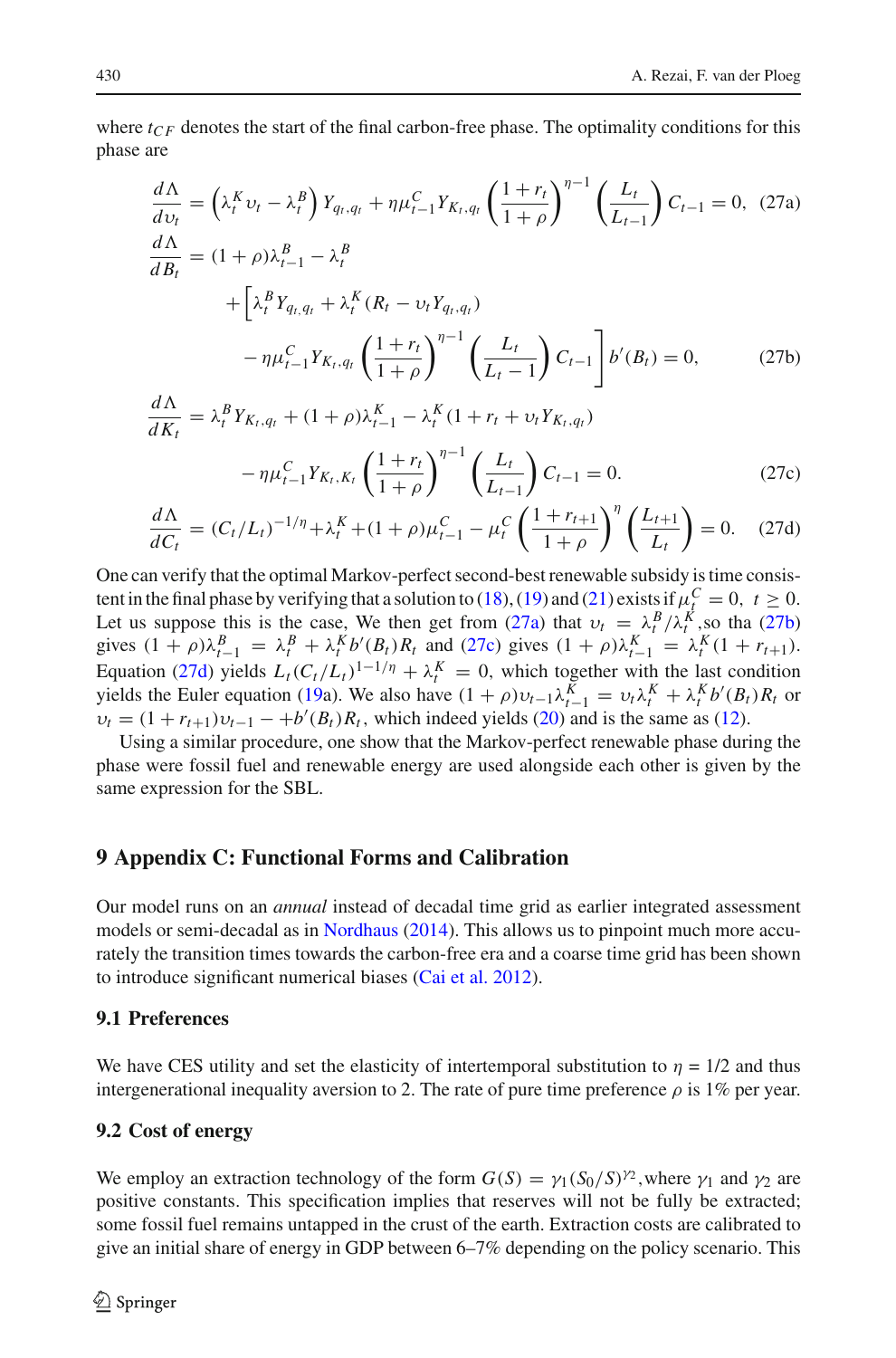translates to fossil production costs of \$350/tC (\$35/barrel of oil), where we take one barrel of oil to be equivalent to 1/10 ton of carbon, giving  $G(S_0) = \gamma_1 = 0.35$ . The IEA (2008) long-term cost curve for oil extraction gives a doubling to quadrupling of the extraction cost of oil if another 1000 GtC are extracted. Since we are considering all carbon-based energy sources (not only oil) which are more abundant and cheaper to extract, we assume only a doubling of production costs if a total 2000 GtC is extracted. With  $S_0 = 4000 \text{GtC}$ ,<sup>20</sup> this gives  $\gamma_2 = 1$ .<sup>[21](#page-22-1)</sup> This implies that we assume very low extraction costs and a high initial stock of reserves which biases our findings toward using more fossil fuel longer.

### **9.3 Initial capital stock and depreciation rate**

The initial capital stock is set to 200 (US\$ trillion), which is taken from [Rezai et al.](#page-25-18) [\(2012\)](#page-25-18). We set the depreciation rate  $\delta$  to be 0.1 per year.

## **9.4 Global production and global warming damages**

Output before damages is

$$
H_t = \left[ (1 - \beta) \left( A K_t^{\alpha} (A_t^L L_t)^{1 - \alpha} \right)^{1 - 1/\vartheta} + \beta \left( \frac{F_t + R_t}{\sigma} \right)^{1 - 1/\vartheta} \right]^{\frac{1}{1 - 1/\vartheta}},
$$
  

$$
\vartheta \ge 0, \ 0 < \alpha < 1 \text{ and } 0 < \beta < 1.
$$

This is a constant-returns-to scale CES production function in energy and a capitallabour composite with  $\theta$  the elasticity of substitution and  $\beta$  the share the parameter for energy. The capital-labour composite is defined by a constant-returns-to-scale Cobb-Douglas function with  $\alpha$  the share of capital, *A* total factor productivity and  $A_t^L$  the efficiency of labour. The two types of energy are perfect substitutes in production. Damages are calibrated so that they give the same level of global warming damages for the initial levels of output and mean temperature. We rewrite production before damages as  $H_t$  =

 $H_0\left[\left(1-\beta\right)\left(\frac{AK_t^{\alpha}(A_t^L L_t)^{1-\alpha}}{H_0}\right)^{1-1/\vartheta}+\beta\left(\frac{F_t+R_t}{\sigma H_0}\right)^{1-1/\vartheta}\right]^\frac{1}{1-1/\vartheta}$ . We set the share of capital

to  $\alpha = 0.35$ , the energy share parameter to  $\beta = 0.06$ , and the elasticity of factor substitution  $\vartheta = 0.5$  (as in the WITCH 2008 model) which we will refer to as the CES run. Initial world GDP in 2010 is \$63 trillion. Given  $A_1^L = 1$ , we calibrate  $A = 3.78$  to yield initial output under "laissez faire". The energy intensity of output  $\sigma$  is calibrated to an initial energy use of 9,5 GtC under "laissez faire",  $\sigma = 0.15$ .

#### **9.5 Population growth and labour-augmenting technical progress**

Population in 2010 (*L*<sub>1</sub>) is 6.5 billion people. Following Nordhaus (2008) and UN projections population growth is given by  $L_t = 8.6 - 2.1e^{-0.35t}$ . Population growth starts at 1% per year and falls below 0.1% percent within six decades and flattens out at 8.6 billion people. In the sensitivity analysis in Sect. [4.3](#page-10-3) we assume faster growth and a higher plateau to reflect more recent forecasts. Without loss of generality the efficiency of labour $A_t^L = 3 - 2e^{-0.2t}$  starts

<span id="page-22-0"></span><sup>&</sup>lt;sup>20</sup> Stocks of carbon-based energy sources are notoriously hard to estimate. [IPCC](#page-24-19) [\(2007](#page-24-19)) assumes in its A2scenario that 7000 GtCO<sub>2</sub> (with 3.66 tCO2 per tC this equals 1912 GtC) will be burnt with a rising trend this century alone. We roughly double this number to get our estimate of 4000 GtC for initial fossil fuel reserves. [Nordhaus](#page-25-0) [\(2008\)](#page-25-0) assumes an upper limit for carbon-based fuel of 6000 GtC in the DICE-07.

<span id="page-22-1"></span><sup>&</sup>lt;sup>21</sup> Since  $G(2000)/G(4000) = (4000/2000)^{2} = 2^{2}$  and  $2^{2} = 2$ .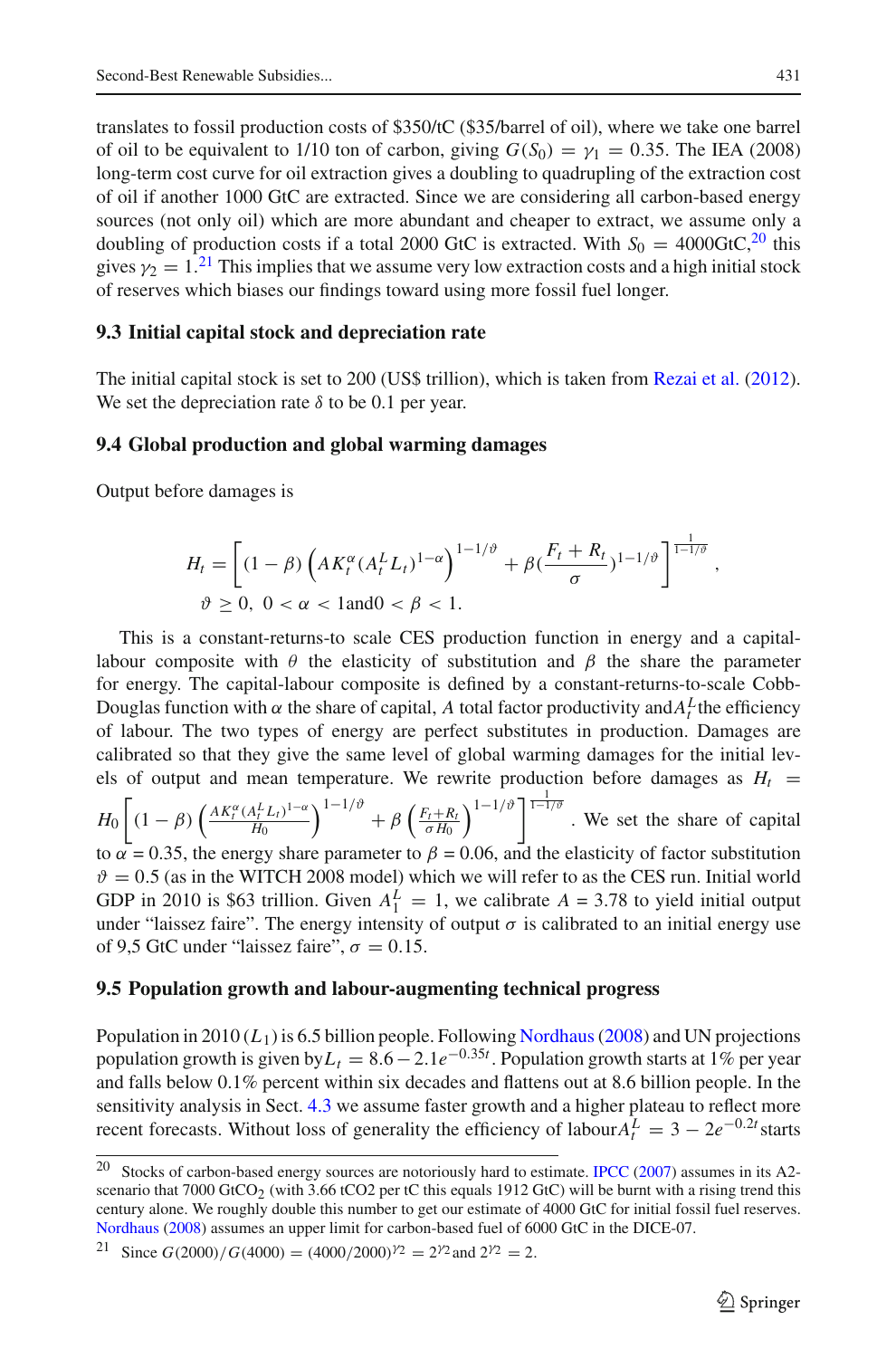out with  $A_1^L = 1$  and an initial Harrod-neutral rate of technical progress of 2% per year. The efficiency of labour stabilizes at 3 times its current level.

#### **9.6 Cost of the renewable and learning by doing**

We model learning by doing with initial cost reductions and a lower limit for the cost of the renewable, i.e.,  $b(B_t) = \chi_1 + \chi_2 e^{-\chi_3 B_t}$ ,  $\chi_1, \chi_2, \chi_3 \ge 0$ . This formulation differs from the usual power law definition of learning curves [\(Manne and Richels 2004](#page-25-9)) but allows us to better calibrate initial learning rates (which can reach infinity for power law) and specify a lower limit for unit cost. We calibrate unit cost of renewable energy to the percentage of GDP necessary to generate all energy demand from renewables. Under a Leontief technology, with  $\vartheta \to 0$ , energy demand is  $\sigma Z_t H_t$ . The cost of generating all energy carbon free is  $\sigma Z_t H_t b/Z_t H_t = \sigma b_t$ . [Nordhaus](#page-25-0) [\(2008](#page-25-0)) states that it costs 5.6% of GDP to decarbonize today's economy in a model of back-stop mitigation. We increase this cost to 7–8% of GDP in order to reach the learning potential given below. To calibrate the production cost of renewable energy, this cost estimate needs to be combined with the cost of producing conventional energy which ranges between 6 and 7%. This gives  $\sigma b_1 = 0.14$  or with  $\sigma = 0.15$ we get  $b_1 = b(0) = \chi_1 + \chi_2 = 0.94$  or \$940/tC. Through learning by doing this cost can be reduced by 60% to a lower limit of 9% of GDP, so that  $b(\infty) = \chi_1 = 0.563$  and thus  $\chi_2$  = 0.375. In our simulations with  $\vartheta > 0$ , this lower limit falls to about 6% of GDP due to substitution of energy through capital, i.e. in the long run the share of energy falls back to its current level. We assume that experience in renewable production lowers unit cost at a falling rate and the parameter  $\chi_3$  measures this speed of learning. We calibrate learning such that costs would decrease slowly. We suppose a mere 1.25% reduction in cost if all of world energy use would be supplied by renewable sources in the initial period, so that  $\chi_3 = 0.00375$ . These assumptions imply at most a 14% reduction for a doubling of experience at the peak of learning-by-doing and fall within the broad range reported for learnin[g](#page-25-9) [rates](#page-25-9) [in](#page-25-9) [renewable](#page-25-9) [generation](#page-25-9) [\(McDonald](#page-25-9) [and](#page-25-9) [Schrattenholzer,](#page-25-9) [2001\).](#page-25-9) Manne and Richels [\(2004](#page-25-9)) use a 20% cost reduction for a doubling of experience (and thus need to impose unrealistic constraints on renewable use due to the strong curvature of the power-law learning curve). [Alberth and Hope](#page-23-2) [\(2007\)](#page-23-2) assume a cost reduction of 5–25% for a doubling of experience so our calibrated 14% falls in this range. [Goulder and Mathai](#page-24-0) [\(2000](#page-24-0)) calibrate their learning-by-doing technology to a 0.5–4% of GDP cost of a 25% emission reduction in 2020. This translates into a cost of renewable energy which is a factor 3–8 times current fossil energy prices. In our calibration current renewable production prices are little less than 3 times those of fossil energy. These numbers illustrate the large scientific uncertainties surrounding the possible trajectories of renewable energy prices. Our calibration falls within the ballpark figures presented above, providing higher costs relative to [Nordhaus](#page-25-0) [\(2008\)](#page-25-0) who also considers potential CCS technologies in his assessment.

### **References**

<span id="page-23-1"></span>Acemoglu D, Aghion P, Bursztyn L, Hemous D (2012) The environment and directed technical change. Am Econ Rev 102(1):131–166

<span id="page-23-0"></span>Ackerman F, Stanton E (2012) Climate risks and carbon prices: revising the social cost of carbon. Econ Open-Access, Open-Assess E-J 6:10

<span id="page-23-2"></span>Alberth S, Hope C (2007) Climate modelling with endogenous technical change: stochastic learning and optimal greenhouse gas abatement in the PAGE2002 model. Energy Policy 35(3):1795–1807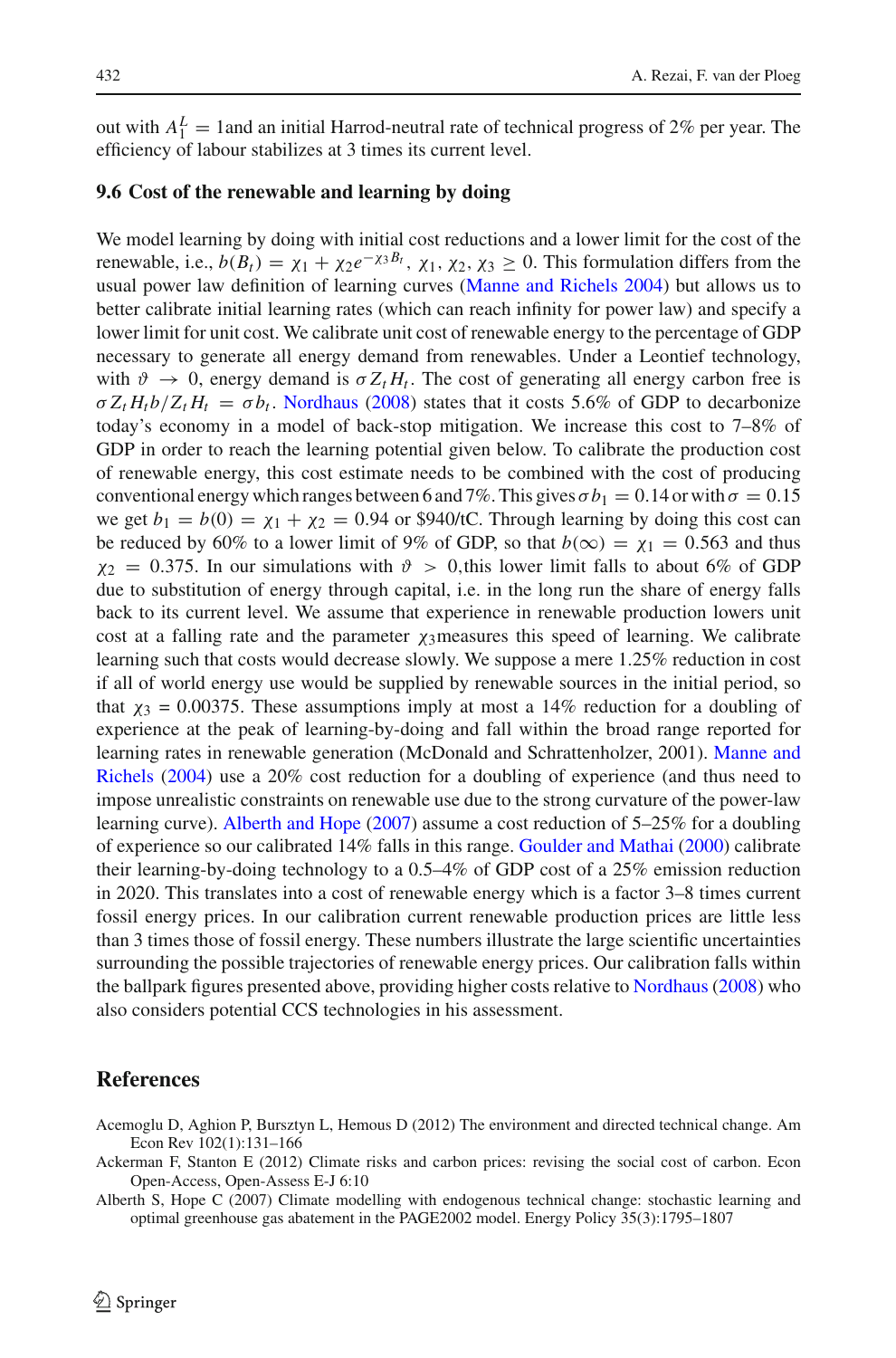<span id="page-24-21"></span>Allen M, Frame D, Huntingford C, Jones C, Lowe J, Meinshausen M, Meinshausen N (2009) Warming caused by cumulative carbon emissions towards the trillionth tonne. Nature 458(7242):1163–1166

<span id="page-24-17"></span>Archer D (2005) The fate of fossil fuel CO2 in geologic time. J Geophys Res 110:C09S05

- <span id="page-24-18"></span>Archer D, Eby M, Brovkin V, Ridgwell A, Cao L, Mikolajewicz U, Caldeira K, Matsumoto K, Munhoven G, Montenegro A, Tokos K (2009) Atmospheric lifetime of fossil fuel carbon dioxide. Annu Rev Earth Planet Sci 37:117–134
- <span id="page-24-8"></span>Arrow K (1962) The economic implications of learning by doing. Rev Econ Stud 29:155–173
- <span id="page-24-23"></span>Baldwin E (2014) The social cost of carbon and assumed damages from high temperatures. Mimeo, University of Oxford
- <span id="page-24-6"></span>Barrage L (2014) Optimal dynamic carbon taxes in a climate-economy model with distortionary fiscal policy. Brown University, Providence
- <span id="page-24-28"></span>Barro RJ, Gordon DB (1983) A positive theory of monetary policy in a natural-rate model. J Polit Econ 91(4):589–610
- <span id="page-24-20"></span>Bolin B, Eriksson B (1958) Changes in the carbon dioxide content of the atmosphere and sea due to fossil fuel combustion. In: Bolin B (ed) The atmosphere and the sea in motion: scientific contributions to the Rossby memorial volume. Rockefeller Institute Press, New York, pp 130–142
- <span id="page-24-14"></span>Bosetti V, Carraro C, Galeotti M (2006) The dynamics of carbon and energy intensity in a model of endogenous technical change. Energy J 27:191–205
- <span id="page-24-5"></span>Bovenberg A, Goulder L (2002) Optimal environmental taxation in the presence of other taxes: generalequilibrium analysis. Handb Public Econ 3:1471–1545
- <span id="page-24-26"></span>Bovenberg A, Smulders J (1996) Transitional impacts of environmental policy in an endogeneous growth model. Int Econ Rev 37(4):861–893
- <span id="page-24-22"></span>Bronselaer B, Zanna L, Lowe JA, Allen MR (2013) Examining the time scales of atmosphere-ocean carbon and heat fluxes. Mimeo
- <span id="page-24-30"></span>Cai Y, Judd K, Lontzek T (2012) Open science is necessary. Nat Clim Change 2:299
- <span id="page-24-16"></span>Dietz S, Stern NH (2014) Endogenous growth, convexity of damages and climate risk: how Nordhaus' framework supports deep cuts in carbon emissions. Econ J 125:574–620
- <span id="page-24-1"></span>Edenhofer E, Bauer N, Kriegler E (2005) The impact of technological change on climate protection and welfare: insights from the model MIND. Ecol Econ 54:277–292
- <span id="page-24-4"></span>Fischer C, Parry I, Pizer W (2003) Instrument choice for environmental protection when technological innovation is endogenous. J Environ Econ Manag 45(3):523–545
- <span id="page-24-11"></span>Fischer C, Newell R (2008) Environmental and technology policies for climate mitigation. J Environ Econ Manag 55:142–162
- <span id="page-24-0"></span>Goulder L, Mathai K (2000) Optimal CO2 abatement in the presence of induced technological change. J Environ Econ Manag 39:1–38
- <span id="page-24-7"></span>Gerlagh R (2011) Too much oil. CESifo Econ Stud 57(1):79–102
- <span id="page-24-15"></span>Golosov M, Hassler J, Krusell P, Tsyvinski A (2014) Optimal taxes on fossil fuel in general equilibrium. Econometrica 82(1):41–88
- <span id="page-24-13"></span>Graeker M, Pade L-L (2009) Optimal carbon dioxide abatement and technological change: should emission taxes start high in order to spur R&D? Clim Change 96(3):335–355
- <span id="page-24-2"></span>Grimaud A, Lafforgue G, Magné B (2011) Climate change mitigation options and directed technical change: a decentralized equilibrium analysis. Resour Energy Econ 33(4):938–962
- <span id="page-24-12"></span>Hart R (2008) The timing of taxes on CO2 emissions when technological change is endogenous. J Environ Econ Manag 55(2):194–212
- <span id="page-24-29"></span>Helm D, Hepburn C, Mash R (2003) Credible carbon policy. Oxf Rev Econ Policy 19(3):438–450
- <span id="page-24-10"></span>Hübler M, Baumstark L, Leimbach M, Edenhofer O, Bauer N (2012) An integrated assessment model with endogenous growth. Ecol Econ 83:118–131
- IEA (2008) World energy outlook 2008, <http://www.iea.org/textbase/nppdf/free/2008/weo2008.pdf>
- <span id="page-24-19"></span>IPCC (2007) Climate change 2007, the Fourth IPCC Assessment Report. [http://www.ipcc.ch/ipccreports/ar4](http://www.ipcc.ch/ipccreports/ar4-syr.htm) [syr.htm](http://www.ipcc.ch/ipccreports/ar4-syr.htm)
- <span id="page-24-9"></span>Jouvet P-A, Schumacher I (2012) Learning-by-doing and the costs of a backstop for energy transition and sustainability. Ecol Econ 73:122–132
- <span id="page-24-3"></span>Kalkuhl M, Edenhofer O, Lessmann K (2013) Renewable energy subsidies: second-best policy or fatal aberration for mitigation? Resour Energy Econ 35(3):217–234
- <span id="page-24-27"></span>Kydland FE, Prescott EC (1977) Rules rather than discretion: the inconsistency of optimal plans. J Polit Econ 85(3):473–492
- <span id="page-24-24"></span>Lemoine D, Traeger CP (2014) Watch your step: optimal policy in a tipping climate. Am Econ J Econ Policy 6:137–166
- <span id="page-24-25"></span>Lontzek TS, Cai Y, Judd KL, Lenton TM (2015) Stochastic integrated assessment of climate tipping points calls for strict climate policy. Nat Clim Change 5:441–444